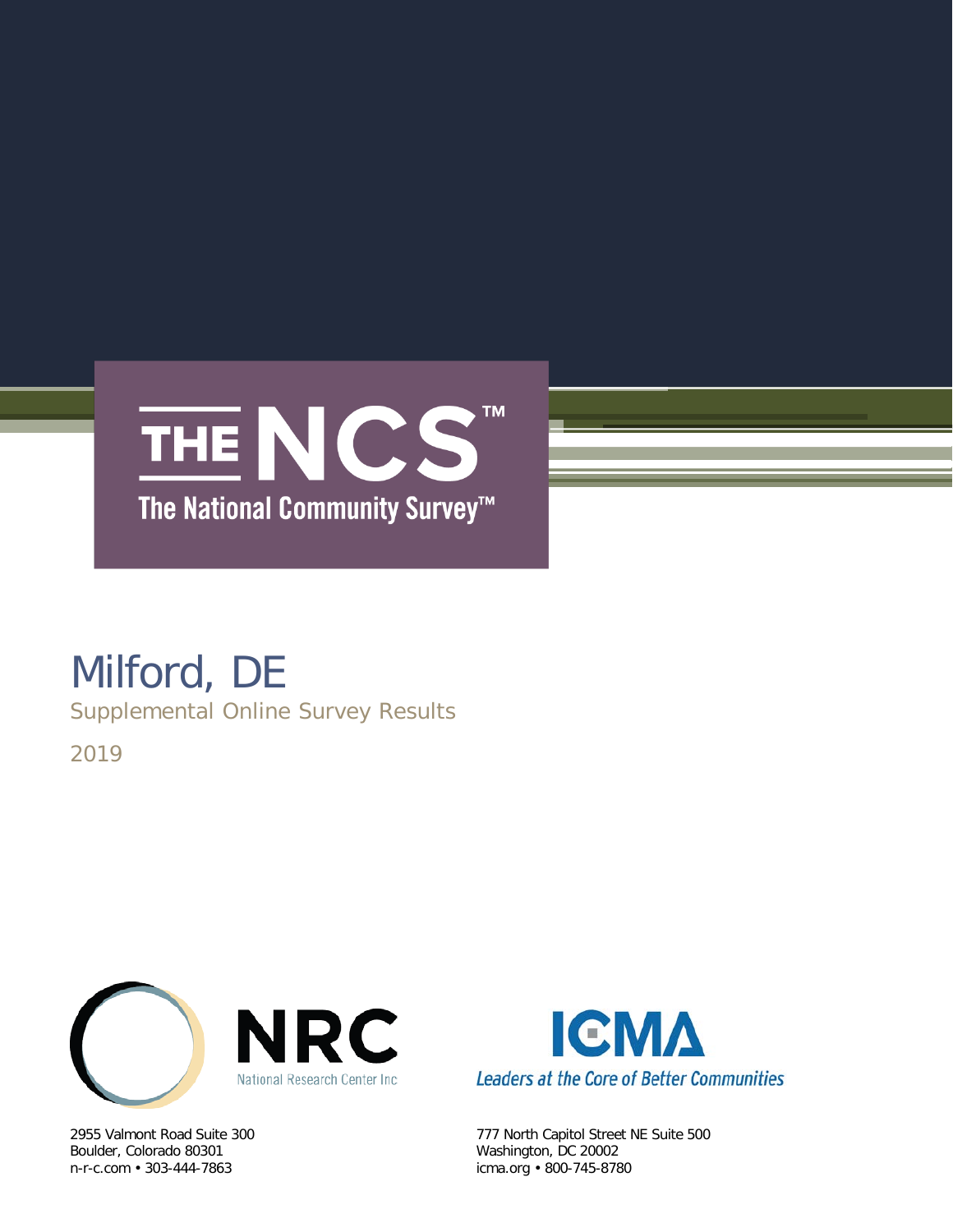# **Contents**



The National Community Survey™ © 2001-2019 National Research Center, Inc.

The NCS™ is presented by NRC in collaboration with ICMA.

NRC is a charter member of the AAPOR Transparency Initiative, providing clear disclosure of our sound and ethical survey research practices.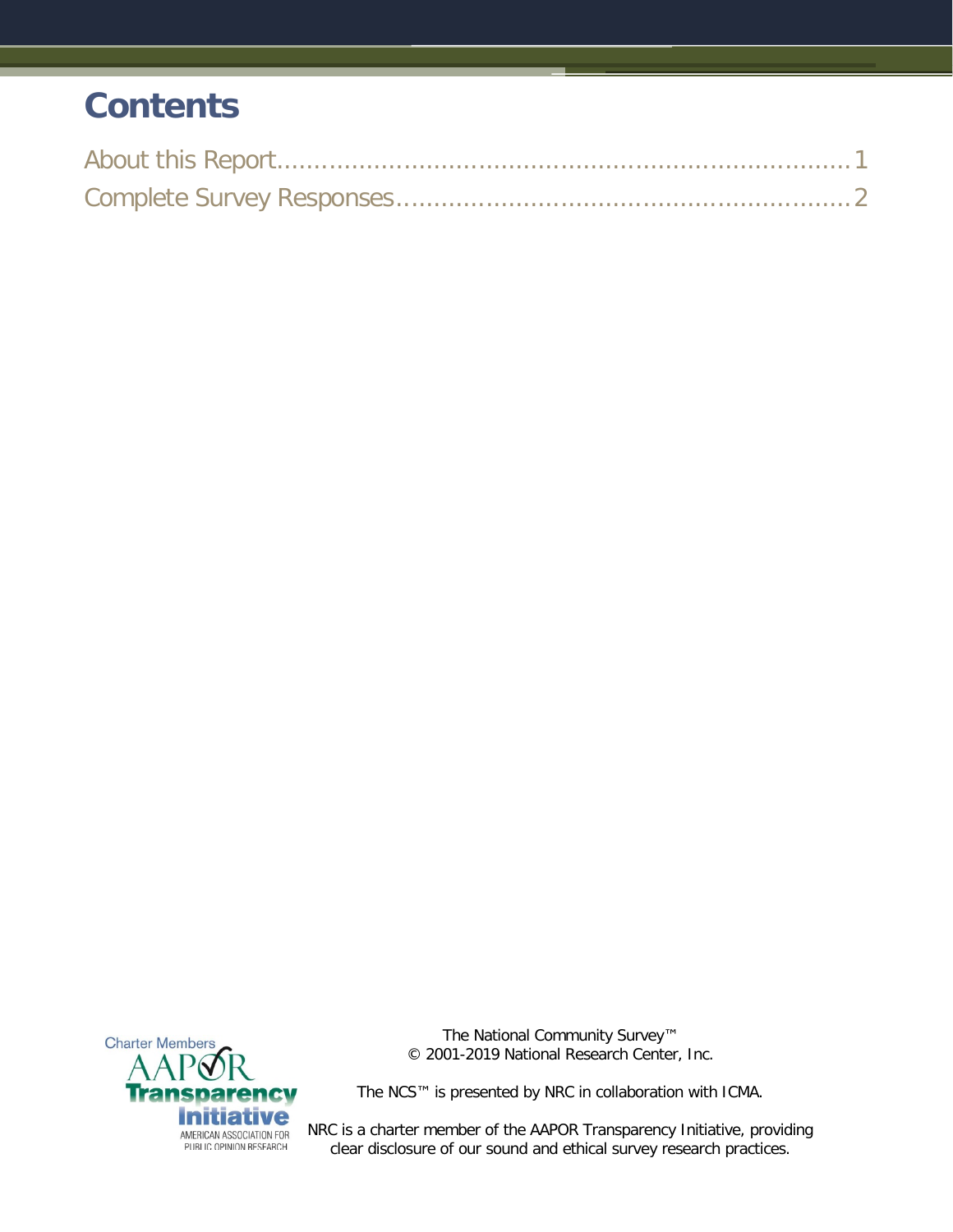# <span id="page-2-0"></span>**About this Report**

As part of its participation in The National Community Survey™, the City of Milford conducted a mailed survey of 1,700 residents. Surveys were mailed to randomly selected households in June 2019 and data were collected through August 2019 (see the report, *The National Community Survey: Community Livability Report, Milford, DE, 2019*). The results from this main survey effort represent the most robust estimate of your residents' opinions.

After the above data collection period was underway, the City made available a web-based survey to its residents through a link on the City's website. Visitors to the site were able to complete the survey during July and August 2019 and 84 surveys were received. This report contains the results of this opt-in administration of the web-based survey. These data were not collected through a random sample and it is unknown who in the community was aware of link on the City's website; therefore a level of confidence in the representativeness of the sample cannot be estimated. However, to reduce bias where possible, these data were weighted to match the demographic characteristics of the 2010 Census and 2017 American Community Survey estimates for adults in the City of Milford.

The results of the weighting scheme for the opt-in survey are presented in the following table.

| Characteristic            | <b>Population Norm</b> | <b>Unweighted Data</b> | <b>Weighted Data</b> |
|---------------------------|------------------------|------------------------|----------------------|
| <b>Housing</b>            |                        |                        |                      |
| Rent home                 | 45%                    | 3%                     | 19%                  |
| Own home                  | 55%                    | 97%                    | 81%                  |
| Detached unit*            | 66%                    | 87%                    | 78%                  |
| Attached unit*            | 34%                    | 13%                    | 22%                  |
| <b>Race and Ethnicity</b> |                        |                        |                      |
| White                     | 69%                    | 94%                    | 87%                  |
| Not white                 | 31%                    | 6%                     | 13%                  |
| Not Hispanic              | 86%                    | 99%                    | 91%                  |
| Hispanic                  | 14%                    | 1%                     | 9%                   |
| Sex and Age               |                        |                        |                      |
| Female                    | 54%                    | 72%                    | 63%                  |
| Male                      | 46%                    | 28%                    | 37%                  |
| 18-34 years of age        | 31%                    | 6%                     | 15%                  |
| 35-54 years of age        | 31%                    | 32%                    | 34%                  |
| 55+ years of age          | 38%                    | 62%                    | 50%                  |
| Females 18-34             | 16%                    | 1%                     | 6%                   |
| Females 35-54             | 17%                    | 26%                    | 23%                  |
| Females 55+               | 21%                    | 45%                    | 34%                  |
| <b>Males 18-34</b>        | 14%                    | 3%                     | 9%                   |
| Males 35-54               | 15%                    | 6%                     | 11%                  |
| Males $55+$               | 17%                    | 19%                    | 16%                  |
| <b>AREA</b>               |                        |                        |                      |
| Ward 1                    | 33%                    | 44%                    | 37%                  |
| Ward 2                    | 20%                    | 23%                    | 19%                  |
| Ward 3                    | 22%                    | 25%                    | 30%                  |
| Ward 4                    | 26%                    | 8%                     | 15%                  |

#### Table 1: Milford, DE 2019 Weighting Table

\* U.S. Census Bureau, ACS 2017 5-year estimates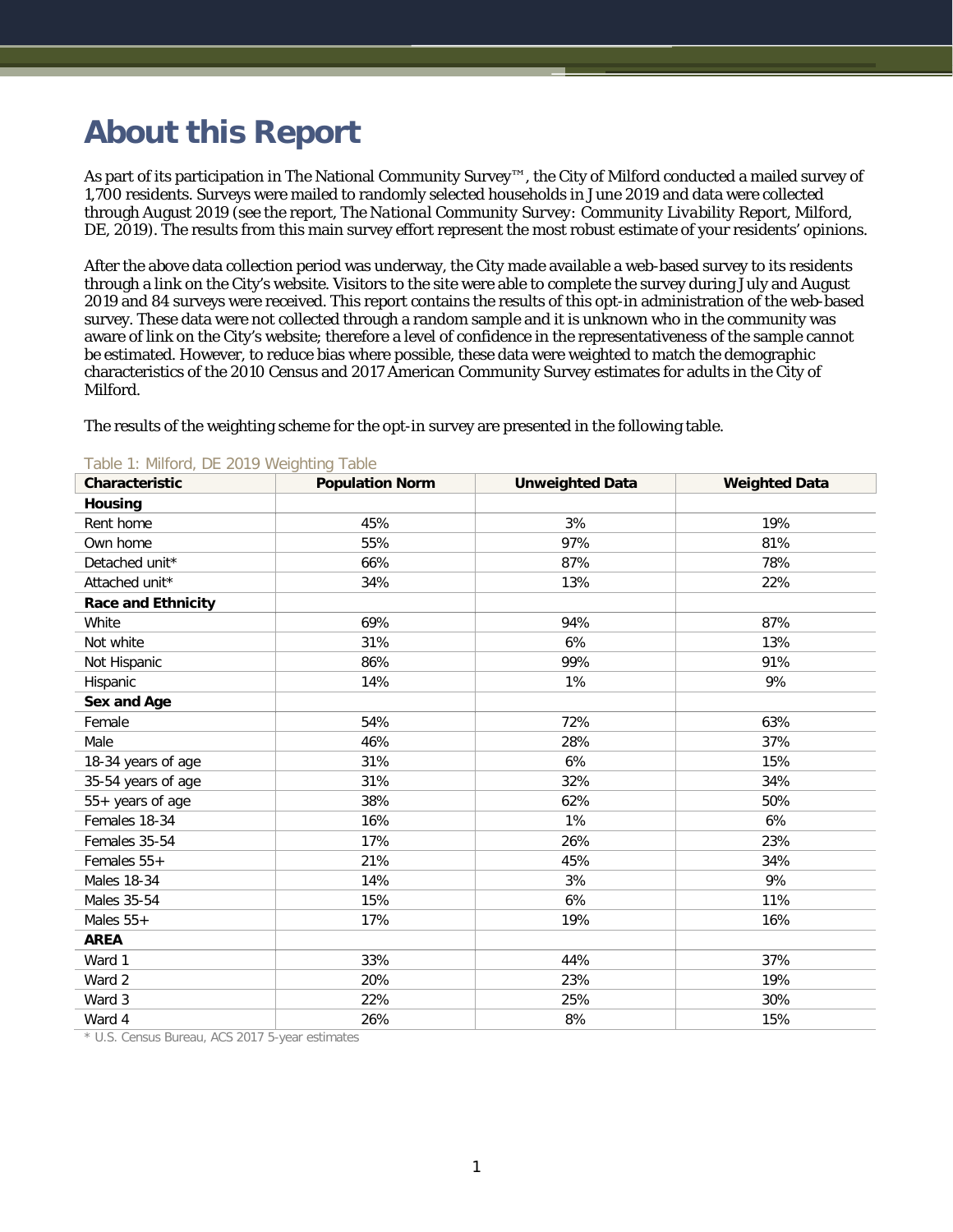# **Complete Survey Responses**

The following pages contain a complete set of responses to each question on the survey, excluding the "don't know" responses. The percent of respondents giving a particular response is shown followed by the number of respondents (denoted with "N=").

# **Responses excluding "don't know"**

| Table 2: Question 1                                                      |     |           |     |          |     |          |       |          |      |          |
|--------------------------------------------------------------------------|-----|-----------|-----|----------|-----|----------|-------|----------|------|----------|
| Please rate each of the following aspects of quality of life in Milford: |     | Excellent |     | Good     |     | Fair     |       | Poor     |      | Total    |
| Milford as a place to live                                               | 12% | $N=9$     | 60% | $N = 44$ | 26% | $N = 19$ | 2%    | $N=2$    | 100% | $N = 74$ |
| Your neighborhood as a place to live                                     | 22% | $N = 14$  | 40% | $N = 26$ | 35% | $N = 22$ | 2%    | $N=2$    | 100% | $N = 64$ |
| Milford as a place to raise children                                     | 27% | $N = 12$  | 52% | $N = 24$ | 22% | $N = 10$ | $0\%$ | $N=0$    | 100% | $N = 47$ |
| Milford as a place to work                                               | 2%  | $N=1$     | 18% | $N=9$    | 25% | $N = 12$ | 54%   | $N = 26$ | 100% | $N = 49$ |
| Milford as a place to visit                                              | 6%  | $N=4$     | 33% | $N = 21$ | 44% | $N = 28$ | 16%   | $N = 10$ | 100% | $N = 62$ |
| Milford as a place to retire                                             | 10% | $N=6$     | 56% | $N = 34$ | 24% | $N = 15$ | 10%   | $N=6$    | 100% | $N = 60$ |
| The overall quality of life in Milford                                   | 9%  | $N=6$     | 59% | $N = 38$ | 28% | $N = 18$ | 3%    | $N=2$    | 100% | $N = 64$ |

#### <span id="page-3-0"></span>Table 3: Question 2

| Please rate each of the following characteristics as they relate to Milford as a whole:                           |     | Excellent |     | Good     |     | Fair     |     | Poor     |      | Total    |
|-------------------------------------------------------------------------------------------------------------------|-----|-----------|-----|----------|-----|----------|-----|----------|------|----------|
| Overall feeling of safety in Milford                                                                              | 19% | $N = 14$  | 45% | $N = 33$ | 33% | $N = 24$ | 4%  | $N = 3$  | 100% | $N = 74$ |
| Overall ease of getting to the places you usually have to visit                                                   | 19% | $N = 12$  | 62% | $N = 40$ | 18% | $N = 12$ | 1%  | $N=1$    | 100% | $N = 65$ |
| Quality of overall natural environment in Milford                                                                 | 25% | $N = 16$  | 46% | $N = 29$ | 27% | $N = 17$ | 2%  | $N=1$    | 100% | $N = 64$ |
| Overall "built environment" of Milford (including overall design, buildings, parks and<br>transportation systems) | 1%  | $N=1$     | 49% | $N = 30$ | 47% | $N = 29$ | 4%  | $N=2$    | 100% | $N = 63$ |
|                                                                                                                   |     |           |     |          |     |          |     |          |      |          |
| Health and wellness opportunities in Milford                                                                      | 15% | $N = 10$  | 45% | $N = 28$ | 32% | $N = 20$ | 8%  | $N = 5$  | 100% | $N = 62$ |
| Overall opportunities for education and enrichment                                                                | 3%  | $N=2$     | 28% | $N = 16$ | 43% | $N = 25$ | 26% | $N = 15$ | 100% | $N = 57$ |
| Overall economic health of Milford                                                                                | 4%  | $N=2$     | 30% | $N = 18$ | 38% | $N = 23$ | 28% | $N = 17$ | 100% | $N = 60$ |
| Sense of community                                                                                                | 23% | $N = 15$  | 32% | $N = 20$ | 31% | $N = 20$ | 14% | $N=9$    | 100% | $N = 64$ |
| Overall image or reputation of Milford                                                                            | 7%  | $N=4$     | 48% | $N = 29$ | 24% | $N = 15$ | 20% | $N = 12$ | 100% | $N = 61$ |

#### Table 4: Question 3

| Please indicate how likely or unlikely you are to do each of the following: |        | Very likely |     | Somewhat likely |     | Somewhat unlikely |    | Very unlikely |                | Total |
|-----------------------------------------------------------------------------|--------|-------------|-----|-----------------|-----|-------------------|----|---------------|----------------|-------|
| Recommend living in Milford to someone who asks                             | $27\%$ | $N=19$      | 45% | $N = 32$        | 19% | $N = 14$          | 9% | $N=6$         | 100%   N=72    |       |
| Remain in Milford for the next five years                                   | 45% '  | $N = 30$    | 38% | $N = 25$        | 11% | $N=7$             | 7% | $N=5$         | $100\%$   N=67 |       |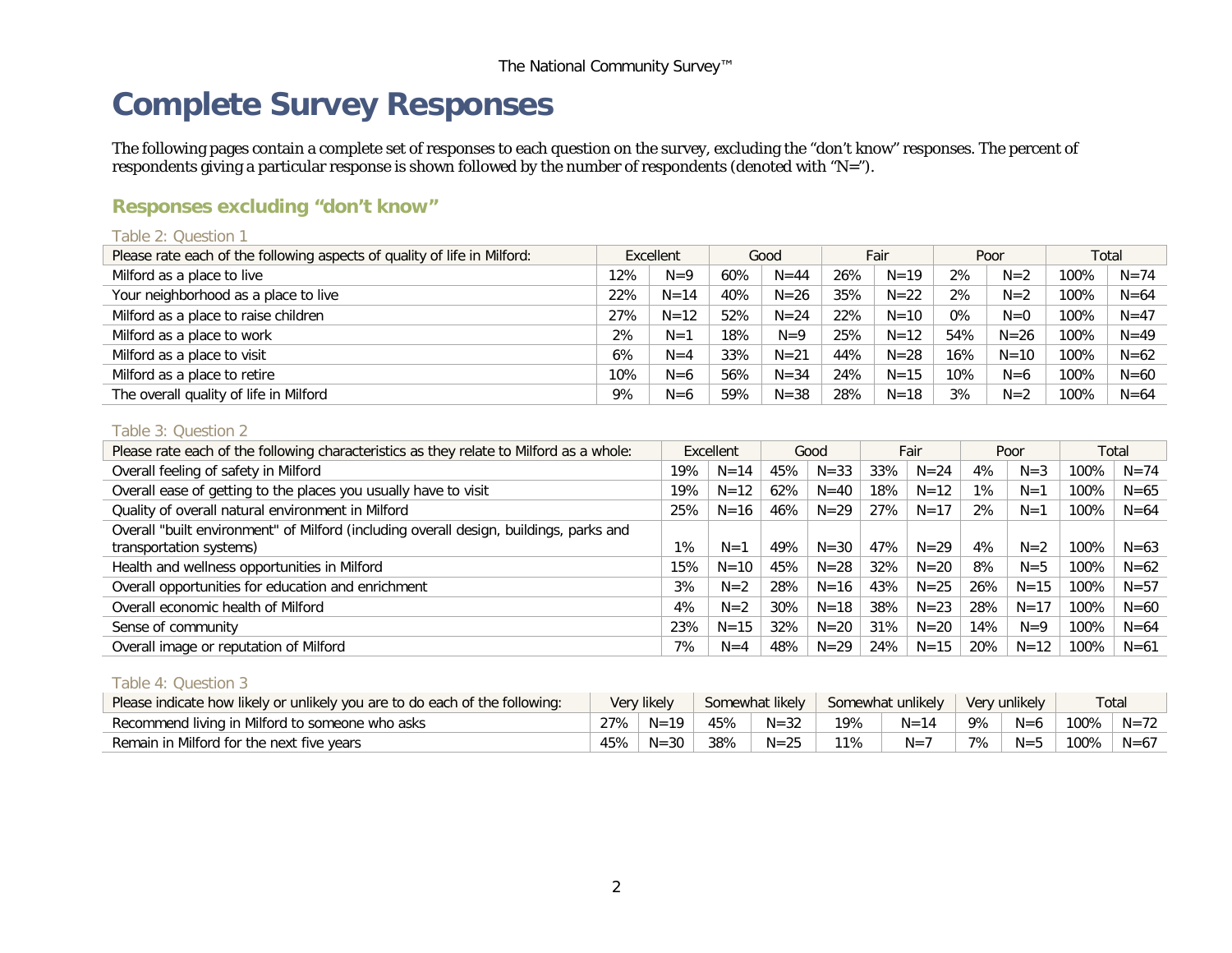## Table 5: Question 4

| Please rate how safe or unsafe you feel:  |     | Very safe |     | Somewhat safe | Neither safe nor unsafe |    | Somewhat unsafe<br>Very unsafe |       |         | Total |          |  |
|-------------------------------------------|-----|-----------|-----|---------------|-------------------------|----|--------------------------------|-------|---------|-------|----------|--|
| In your neighborhood during the day       | 55% | $N = 37$  | 39% | $N = 26$      | $N = 1$                 |    | $N = 2$                        | $0\%$ | $N=0$   | 100%  | $N = 67$ |  |
| In Milford's downtown area during the day | 32% | $N = 21$  | 61% | $N = 40$      | $N =$                   | 0% | $N=0$                          | $0\%$ | $N = 0$ | 100%  | $N = 66$ |  |

#### Table 6: Question 5

| Please rate each of the following characteristics as they relate to Milford as a whole: |     | Excellent |     | Good     |     | Fair     |     | Poor     | Total |          |
|-----------------------------------------------------------------------------------------|-----|-----------|-----|----------|-----|----------|-----|----------|-------|----------|
| Traffic flow on major streets                                                           | 10% | $N=7$     | 61% | $N = 43$ | 28% | $N=20$   | 2%  | $N=1$    | 100%  | $N = 72$ |
| Ease of public parking                                                                  | 12% | $N=8$     | 19% | $N = 13$ | 57% | $N = 37$ | 12% | $N=8$    | 100%  | $N = 65$ |
| Ease of travel by car in Milford                                                        | 18% | $N = 12$  | 66% | $N = 44$ | 14% | $N=9$    | 3%  | $N=2$    | 100%  | $N = 67$ |
| Ease of travel by public transportation in Milford                                      | 0%  | $N=0$     | 7%  | $N=2$    | 17% | $N = 5$  | 76% | $N = 21$ | 100%  | $N = 28$ |
| Ease of travel by bicycle in Milford                                                    | 6%  | $N=2$     | 39% | $N = 14$ | 34% | $N = 12$ | 21% | $N=8$    | 100%  | $N = 35$ |
| Ease of walking in Milford                                                              | 13% | $N=7$     | 57% | $N = 31$ | 27% | $N = 15$ | 3%  | $N=2$    | 100%  | $N = 55$ |
| Availability of paths and walking trails                                                | 10% | $N = 5$   | 44% | $N = 24$ | 41% | $N = 23$ | 5%  | $N = 3$  | 100%  | $N = 55$ |
| Air quality                                                                             | 20% | $N = 13$  | 53% | $N = 34$ | 25% | $N = 16$ | 2%  | $N=1$    | 100%  | $N = 65$ |
| <b>Cleanliness of Milford</b>                                                           | 7%  | $N = 5$   | 55% | $N = 37$ | 33% | $N = 22$ | 5%  | $N = 3$  | 100%  | $N = 67$ |
| Overall appearance of Milford                                                           | 5%  | $N = 3$   | 56% | $N = 37$ | 35% | $N = 23$ | 5%  | $N = 3$  | 100%  | $N = 67$ |
| Public places where people want to spend time                                           | 7%  | $N=4$     | 34% | $N = 21$ | 49% | $N = 31$ | 10% | $N=7$    | 100%  | $N = 63$ |
| Variety of housing options                                                              | 9%  | $N = 5$   | 34% | $N = 18$ | 29% | $N = 15$ | 27% | $N = 15$ | 100%  | $N = 53$ |
| Availability of affordable quality housing                                              | 6%  | $N = 3$   | 33% | $N = 18$ | 30% | $N = 16$ | 31% | $N = 17$ | 100%  | $N = 54$ |
| Fitness opportunities (including exercise classes and paths or trails, etc.)            | 14% | $N=8$     | 38% | $N = 23$ | 41% | $N = 24$ | 7%  | $N = 4$  | 100%  | $N = 60$ |
| Recreational opportunities                                                              | 5%  | $N = 3$   | 20% | $N = 12$ | 47% | $N = 29$ | 28% | $N = 18$ | 100%  | $N = 62$ |
| Availability of affordable quality food                                                 | 3%  | $N=2$     | 25% | $N = 17$ | 54% | $N = 36$ | 18% | $N = 12$ | 100%  | $N = 67$ |
| Availability of affordable quality health care                                          | 14% | $N=8$     | 42% | $N = 25$ | 29% | $N = 17$ | 15% | $N=9$    | 100%  | $N = 59$ |
| Availability of preventive health services                                              | 9%  | $N=6$     | 44% | $N = 26$ | 24% | $N = 14$ | 23% | $N = 13$ | 100%  | $N = 58$ |
| Availability of affordable quality mental health care                                   | 2%  | $N=1$     | 20% | $N=9$    | 14% | $N=6$    | 64% | $N = 28$ | 100%  | $N = 43$ |

# Table 7: Question 6

| Please rate each of the following characteristics as they relate to Milford as a whole: |     | Excellent |     | Good     |     | Fair     |       | Poor     | Total |          |
|-----------------------------------------------------------------------------------------|-----|-----------|-----|----------|-----|----------|-------|----------|-------|----------|
| Availability of affordable quality child care/preschool                                 | 0%  | $N=0$     | 44% | $N = 14$ | 31% | $N = 10$ | 25%   | $N = 8$  | 100%  | $N = 31$ |
| K-12 education                                                                          | 4%  | $N=2$     | 45% | $N = 17$ | 48% | $N = 18$ | 3%    | $N=1$    | 100%  | $N = 38$ |
| Adult educational opportunities                                                         | 0%  | $N=0$     | 13% | $N=4$    | 20% | $N=6$    | 67%   | $N = 20$ | 100%  | $N = 30$ |
| Opportunities to attend cultural/arts/music activities                                  | 5%  | $N = 3$   | 46% | $N = 26$ | 35% | $N = 20$ | 15%   | $N = 8$  | 100%  | $N = 57$ |
| Opportunities to participate in religious or spiritual events and activities            | 22% | $N = 10$  | 66% | $N = 32$ | 11% | $N = 5$  | $1\%$ | $N=1$    | 100%  | $N = 48$ |
| Employment opportunities                                                                | 2%  | $N=1$     | 10% | $N = 5$  | 34% | $N = 17$ | 54%   | $N = 26$ | 100%  | $N = 49$ |
| Shopping opportunities                                                                  | 3%  | $N=2$     | 20% | $N = 13$ | 27% | $N = 18$ | 50%   | $N = 32$ | 100%  | $N = 65$ |
| Cost of living in Milford                                                               | 8%  | $N = 5$   | 35% | $N = 22$ | 44% | $N = 28$ | 13%   | $N=9$    | 100%  | $N = 64$ |
| Overall quality of business and service establishments in Milford                       | 5%  | $N = 3$   | 31% | $N = 20$ | 48% | $N = 30$ | 16%   | $N = 10$ | 100%  | $N = 63$ |
| Vibrant downtown/commercial area                                                        | 4%  | $N = 3$   | 24% | $N = 16$ | 52% | $N = 34$ | 20%   | $N = 13$ | 100%  | $N = 65$ |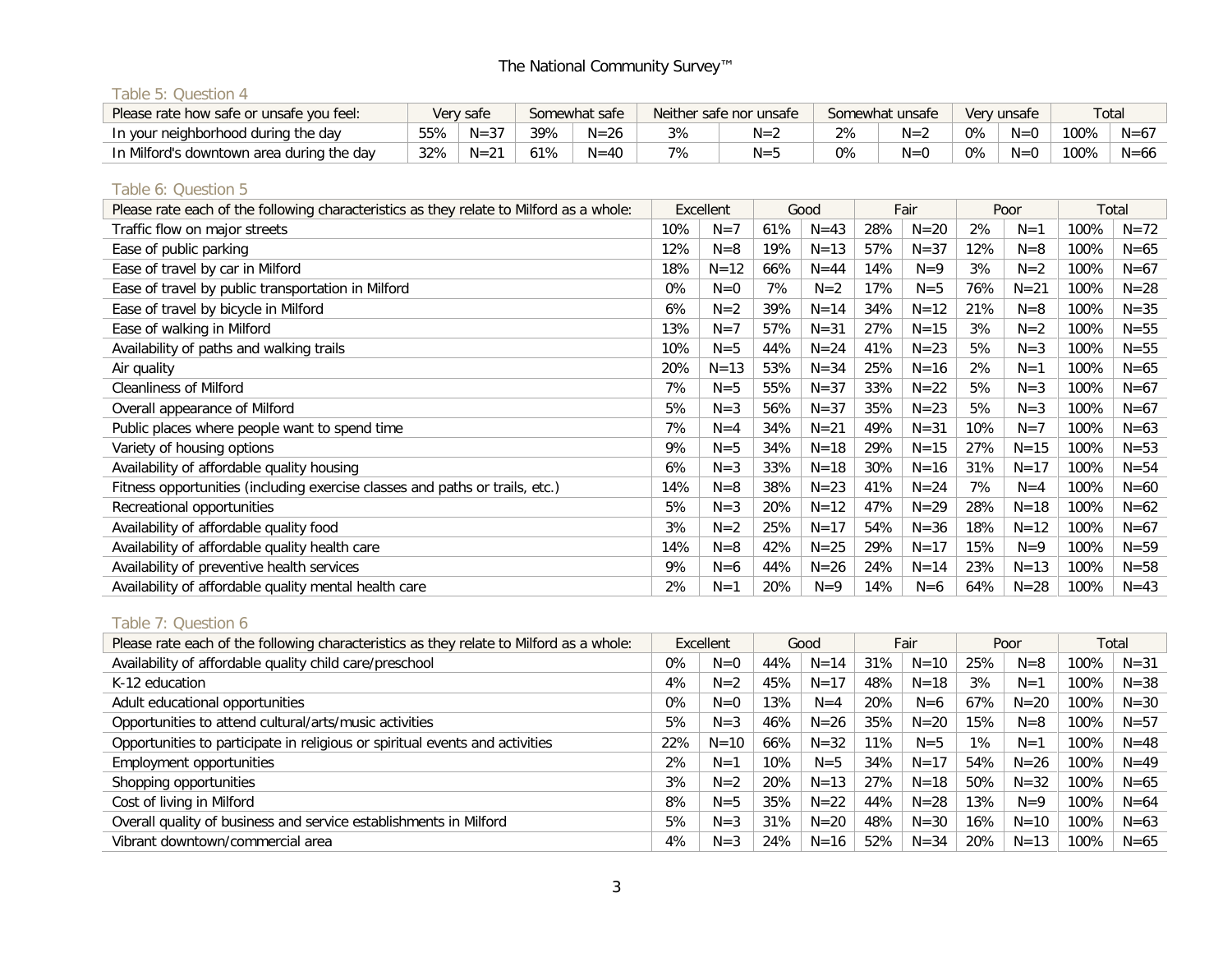| Please rate each of the following characteristics as they relate to Milford as a whole: |        | Excellent |     | Good      |     | Fair     |        | Poor     | Total   |          |
|-----------------------------------------------------------------------------------------|--------|-----------|-----|-----------|-----|----------|--------|----------|---------|----------|
| Overall quality of new development in Milford                                           | 4%     | $N=2$     | 28% | $N = 1^-$ | 46% | $N = 28$ | 23%    | $N = 14$ | $100\%$ | $N = 60$ |
| Opportunities to participate in social events and activities                            | 16%    | $N = 10$  | 24% | $N = 15$  | 50% | $N = 31$ | 10%    | $N=6$    | 100%    | $N = 62$ |
| Opportunities to volunteer                                                              | 15%    | $N=7$     | 54% | $N = 28$  | 27% | $N = 14$ | 4%     | $N=2$    | $100\%$ | $N = 51$ |
| Opportunities to participate in community matters                                       | $11\%$ | $N=6$     | 34% | $N = 19$  | 36% | $N = 20$ | 19%    | $N = 10$ | $100\%$ | $N = 54$ |
| Openness and acceptance of the community toward people of diverse backgrounds           | 12%    | $N=7$     | 45% | $N = 25$  | 18% | $N = 10$ | 25%    | $N = 14$ | $100\%$ | $N = 55$ |
| Neighborliness of residents in Milford                                                  | 16%    | $N = 10$  | 37% | $N = 23$  | 37% | $N = 23$ | $10\%$ | $N=6$    | 100%    | $N = 63$ |

## Table 8: Question 7

| Please indicate whether or not you have done each of the following in the last 12 months.    |     | No.      |     | Yes      |      | Total    |
|----------------------------------------------------------------------------------------------|-----|----------|-----|----------|------|----------|
| Made efforts to conserve water                                                               | 22% | $N = 15$ | 78% | $N = 54$ | 100% | $N = 69$ |
| Made efforts to make your home more energy efficient                                         | 11% | $N=8$    | 89% | $N = 62$ | 100% | $N = 69$ |
| Observed a code violation or other hazard in Milford (weeds, abandoned buildings, etc.)      | 22% | $N = 15$ | 78% | $N = 54$ | 100% | $N = 69$ |
| Household member was a victim of a crime in Milford                                          | 92% | $N = 64$ | 8%  | $N = 5$  | 100% | $N = 69$ |
| Reported a crime to the police in Milford                                                    | 70% | $N = 49$ | 30% | $N = 21$ | 100% | $N = 69$ |
| Stocked supplies in preparation for an emergency                                             | 67% | $N = 47$ | 33% | $N = 23$ | 100% | $N = 69$ |
| Campaigned or advocated for an issue, cause or candidate                                     | 74% | $N = 51$ | 26% | $N = 18$ | 100% | $N = 69$ |
| Contacted the City of Milford (in-person, phone, email or web) for help or information       | 35% | $N = 24$ | 65% | $N = 45$ | 100% | $N = 69$ |
| Contacted Milford elected officials (in-person, phone, email or web) to express your opinion | 60% | $N = 42$ | 40% | $N = 28$ | 100% | $N = 69$ |

#### Table 9: Question 8

| In the last 12 months, about how many times, if at all, have you or other |       | 2 times a week or |       | 2-4 times a |     | Once a month or |     | Not at all |      |          |
|---------------------------------------------------------------------------|-------|-------------------|-------|-------------|-----|-----------------|-----|------------|------|----------|
| household members done each of the following in Milford?                  |       | more              |       | month       |     | less            |     |            |      | Total    |
| Used Milford recreation facilities or their services                      | 7%    | $N = 5$           | 17%   | $N = 12$    | 38% | $N = 25$        | 38% | $N = 25$   | 100% | $N = 66$ |
| Visited a neighborhood park or City park                                  | 6%    | $N = 4$           | 37%   | $N = 24$    | 37% | $N = 24$        | 19% | $N = 13$   | 100% | $N = 65$ |
| Used Milford public libraries or their services                           | 5%    | $N = 3$           | 22%   | $N = 15$    | 42% | $N = 27$        | 31% | $N = 20$   | 100% | $N = 65$ |
| Participated in religious or spiritual activities in Milford              | 8%    | $N = 5$           | 19%   | $N = 12$    | 13% | $N=8$           | 60% | $N = 39$   | 100% | $N = 65$ |
| Attended a City-sponsored event                                           | 2%    | $N=1$             | 8%    | $N = 5$     | 73% | $N = 47$        | 18% | $N = 12$   | 100% | $N = 65$ |
| Used bus or other public transportation instead of driving                | $0\%$ | $N=0$             | $0\%$ | $N=0$       | 2%  | $N=2$           | 98% | $N = 64$   | 100% | $N = 65$ |
| Carpooled with other adults or children instead of driving alone          | 1%    | $N=1$             | 7%    | $N = 4$     | 26% | $N = 17$        | 66% | $N = 43$   | 100% | $N = 65$ |
| Walked or biked instead of driving                                        | 5%    | $N = 3$           | 20%   | $N = 13$    | 17% | $N = 11$        | 58% | $N = 38$   | 100% | $N = 65$ |
| Volunteered your time to some group/activity in Milford                   | 11%   | $N=7$             | 11%   | $N=7$       | 14% | $N=9$           | 63% | $N = 41$   | 100% | $N = 65$ |
| Participated in a club                                                    | $1\%$ | $N=1$             | 18%   | $N = 12$    | 6%  | $N = 4$         | 75% | $N = 48$   | 100% | $N = 64$ |
| Talked to or visited with your immediate neighbors                        | 35%   | $N = 23$          | 42%   | $N = 28$    | 19% | $N = 13$        | 3%  | $N=2$      | 100% | $N = 65$ |
| Done a favor for a neighbor                                               | 14%   | $N=9$             | 41%   | $N = 26$    | 31% | $N = 20$        | 15% | $N = 10$   | 100% | $N = 64$ |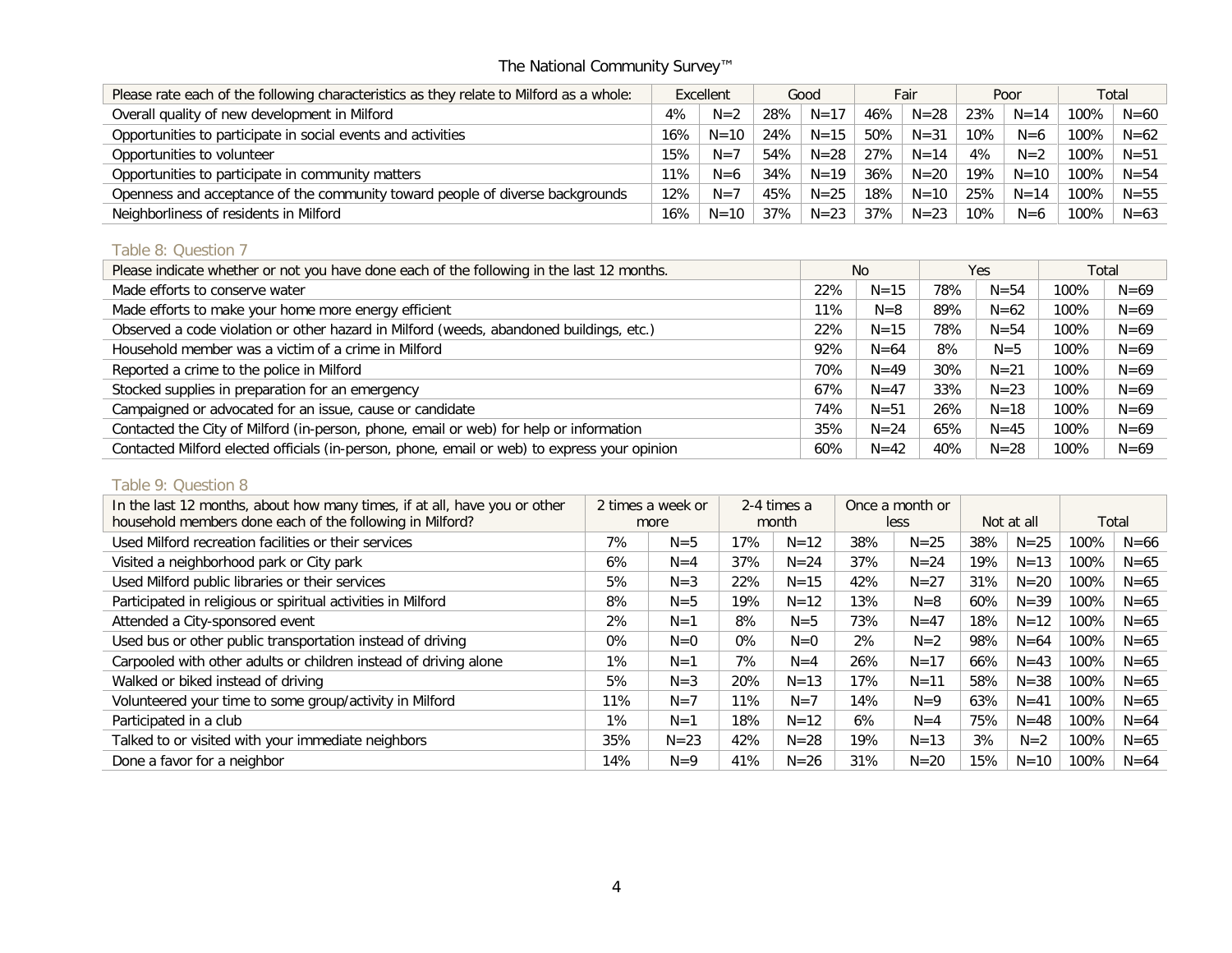# Table 10: Question 9

| Thinking about local public meetings (of local elected officials like City Council or<br>County Commissioners, advisory boards, town halls, HOA, neighborhood watch,<br>etc.), in the last 12 months, about how many times, if at all, have you or other |              |       |             |       |     | Once a month |        |            |         |          |
|----------------------------------------------------------------------------------------------------------------------------------------------------------------------------------------------------------------------------------------------------------|--------------|-------|-------------|-------|-----|--------------|--------|------------|---------|----------|
|                                                                                                                                                                                                                                                          | 2 times a    |       | 2-4 times a |       |     |              |        |            |         |          |
| household members attended a local public meeting?                                                                                                                                                                                                       | week or more |       |             | month |     | or less      |        | Not at all | Total   |          |
| Attended a local public meeting                                                                                                                                                                                                                          | 0%           | $N=0$ | 2%          | $N=2$ | 45% | $N = 30$     | $53\%$ | $N = 35$   | $100\%$ | $N = 66$ |

# Table 11: Question 10

| Please rate the quality of each of the following services in Milford: | Excellent |          |     | Good     |     | Fair     |     | Poor     | Total |          |
|-----------------------------------------------------------------------|-----------|----------|-----|----------|-----|----------|-----|----------|-------|----------|
| Police services                                                       | 50%       | $N = 26$ | 39% | $N = 21$ | 11% | $N=6$    | 0%  | $N=0$    | 100%  | $N = 53$ |
| Fire services                                                         | 45%       | $N = 20$ | 48% | $N=22$   | 6%  | $N=3$    | 1%  | $N=0$    | 100%  | $N = 45$ |
| Ambulance or emergency medical services                               | 35%       | $N = 18$ | 61% | $N = 31$ | 4%  | $N=2$    | 0%  | $N=0$    | 100%  | $N = 51$ |
| Crime prevention                                                      | 12%       | $N = 5$  | 55% | $N = 24$ | 30% | $N = 13$ | 2%  | $N=1$    | 100%  | $N = 44$ |
| Fire prevention and education                                         | 18%       | $N=6$    | 62% | $N = 21$ | 16% | $N=5$    | 5%  | $N=2$    | 100%  | $N = 34$ |
| Traffic enforcement                                                   | 8%        | $N=4$    | 60% | $N = 30$ | 26% | $N = 13$ | 5%  | $N=3$    | 100%  | $N = 50$ |
| Street repair                                                         | 2%        | $N=1$    | 37% | $N = 20$ | 39% | $N = 21$ | 22% | $N = 12$ | 100%  | $N = 54$ |
| Street cleaning                                                       | 13%       | $N=7$    | 49% | $N = 26$ | 35% | $N = 18$ | 3%  | $N=1$    | 100%  | $N = 53$ |
| Street lighting                                                       | 8%        | $N=4$    | 58% | $N = 32$ | 28% | $N = 16$ | 6%  | $N=3$    | 100%  | $N = 56$ |
| Snow removal                                                          | 14%       | $N=7$    | 66% | $N = 31$ | 19% | $N=9$    | 1%  | $N=1$    | 100%  | $N = 47$ |
| Sidewalk maintenance                                                  | 2%        | $N=1$    | 28% | $N = 14$ | 36% | $N = 18$ | 33% | $N = 16$ | 100%  | $N = 50$ |
| Traffic signal timing                                                 | 6%        | $N=3$    | 48% | $N = 26$ | 21% | $N = 11$ | 25% | $N = 14$ | 100%  | $N = 54$ |
| Bus or transit services                                               | 6%        | $N=1$    | 12% | $N=2$    | 33% | $N = 5$  | 49% | $N=8$    | 100%  | $N=17$   |
| Garbage collection                                                    | 37%       | $N = 19$ | 51% | $N = 25$ | 7%  | $N=3$    | 5%  | $N = 3$  | 100%  | $N = 50$ |
| Recycling                                                             | 33%       | $N=17$   | 54% | $N = 28$ | 12% | $N=6$    | 1%  | $N=0$    | 100%  | $N = 51$ |
| Yard waste pick-up                                                    | 35%       | $N = 16$ | 40% | $N=18$   | 21% | $N=10$   | 3%  | $N=2$    | 100%  | $N = 45$ |
| Storm drainage                                                        | 11%       | $N = 5$  | 25% | $N = 11$ | 44% | $N = 20$ | 19% | $N=9$    | 100%  | $N = 44$ |
| Drinking water                                                        | 7%        | $N = 3$  | 36% | $N = 18$ | 37% | $N=19$   | 20% | $N = 10$ | 100%  | $N = 50$ |
| Sewer services                                                        | 19%       | $N=9$    | 54% | $N=27$   | 25% | $N=12$   | 2%  | $N=1$    | 100%  | $N = 49$ |
| Power (electric) utility                                              | 17%       | $N=9$    | 62% | $N = 33$ | 14% | $N=7$    | 6%  | $N = 3$  | 100%  | $N = 53$ |
| Utility billing                                                       | 13%       | $N=7$    | 43% | $N = 23$ | 27% | $N = 15$ | 17% | $N=9$    | 100%  | $N = 54$ |
| City parks                                                            | 12%       | $N=6$    | 55% | $N=27$   | 31% | $N = 15$ | 3%  | $N=2$    | 100%  | $N = 50$ |
| Recreation programs or classes                                        | 5%        | $N=2$    | 31% | $N=9$    | 49% | $N = 14$ | 15% | $N = 4$  | 100%  | $N = 29$ |
| <b>Recreation facilities</b>                                          | 9%        | $N=3$    | 46% | $N=17$   | 34% | $N = 12$ | 11% | $N=4$    | 100%  | $N = 36$ |
| Land use, planning and zoning                                         | 6%        | $N=2$    | 26% | $N=9$    | 28% | $N = 10$ | 40% | $N = 14$ | 100%  | $N = 35$ |
| Code enforcement (weeds, abandoned buildings, etc.)                   | 3%        | $N=1$    | 16% | $N=7$    | 34% | $N = 15$ | 47% | $N = 21$ | 100%  | $N = 44$ |
| Animal control                                                        | 8%        | $N=3$    | 34% | $N = 11$ | 28% | $N=9$    | 30% | $N = 10$ | 100%  | $N = 32$ |
| Economic development                                                  | 5%        | $N=2$    | 27% | $N = 12$ | 17% | $N=7$    | 51% | $N = 22$ | 100%  | $N = 43$ |
| <b>Health services</b>                                                | 18%       | $N=9$    | 50% | $N = 24$ | 23% | $N = 11$ | 10% | $N = 5$  | 100%  | $N = 48$ |
| Public library services                                               | 57%       | $N = 26$ | 33% | $N = 15$ | 2%  | $N=1$    | 8%  | $N=4$    | 100%  | $N = 46$ |
| Public information services                                           | 13%       | $N = 5$  | 54% | $N=22$   | 25% | $N=10$   | 8%  | $N = 3$  | 100%  | $N = 40$ |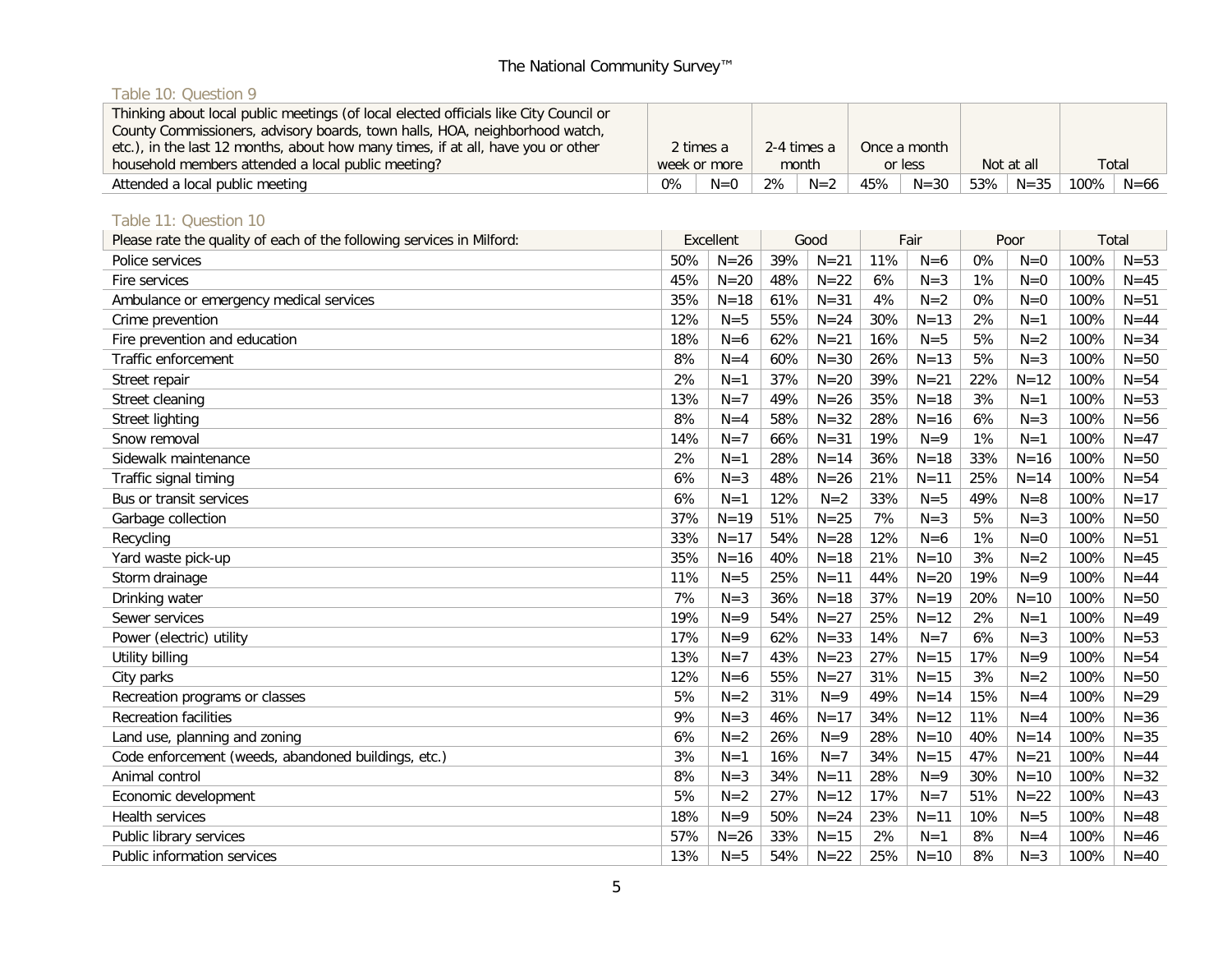| Please rate the quality of each of the following services in Milford:                                               | Excellent |          |     | Good     |     | Fair     |     | Poor     | Total |          |
|---------------------------------------------------------------------------------------------------------------------|-----------|----------|-----|----------|-----|----------|-----|----------|-------|----------|
| Cable television                                                                                                    | 8%        | $N=3$    | 38% | $N = 16$ | 26% | $N = 11$ | 28% | $N = 12$ | 100%  | $N = 43$ |
| Emergency preparedness (services that prepare the community for natural disasters or<br>other emergency situations) | 23%       | $N = 7$  | 54% | $N = 18$ | 21% | $N=7$    | 2%  | $N=1$    | 100%  | $N = 32$ |
| Preservation of natural areas such as open space, farmlands and greenbelts                                          | 11%       | $N = 4$  | 52% | $N = 22$ | 17% | $N=7$    | 21% | $N=9$    | 100%  | $N = 42$ |
| Milford open space                                                                                                  | 5%        | $N=2$    | 44% | $N = 20$ | 33% | $N = 15$ | 18% | $N = 8$  | 100%  | $N = 45$ |
| City-sponsored special events                                                                                       | 18%       | $N=9$    | 49% | $N = 24$ | 18% | $N=9$    | 14% | $N=7$    | 100%  | $N = 49$ |
| Overall customer service by Milford employees (police, receptionists, planners, etc.)                               | 28%       | $N = 14$ | 58% | $N = 29$ | 11% | $N = 5$  | 3%  | $N=2$    | 100%  | $N = 50$ |

# Table 12: Question 11

| Overall, how would you rate the quality of the services provided by each of the |           |         |      |          |      |          |      |          |         |                        |
|---------------------------------------------------------------------------------|-----------|---------|------|----------|------|----------|------|----------|---------|------------------------|
| following?                                                                      | Excellent |         | Good |          | Fair |          | Poor |          |         | $\tau$ <sub>otal</sub> |
| The City of Milford                                                             | 12%       | $N=7$   | 58%  | $N = 32$ | 27%  | $N = 15$ | 3%   | $N=2$    | 100%    | $N = 55$               |
| The Federal Government                                                          | 7%        | $N = 3$ | 26%  | $N = 12$ | 34%  | $N = 16$ | 33%  | $N = 15$ | $100\%$ | $N = 45$               |

# Table 13: Question 12

| Please rate the following categories of Milford government performance: |     | Excellent | Good |          | Fair |          | Poor |          | Total |          |
|-------------------------------------------------------------------------|-----|-----------|------|----------|------|----------|------|----------|-------|----------|
| The value of services for the taxes paid to Milford                     | 14% | $N =$     | 29%  | $N = 14$ | 45%  | $N = 21$ | 12%  | $N=6$    | 100%  | $N = 47$ |
| The overall direction that Milford is taking                            | 6%  | $N = 3$   | 35%  | $N = 16$ | 35%  | $N=16$   | 24%  | $N = 11$ | 100%  | $N = 46$ |
| The job Milford government does at welcoming resident involvement       | 8%  | $N = 3$   | 20%  | $N = 8$  | 35%  | $N = 14$ | 36%  | $N = 14$ | 100%  | $N = 39$ |
| Overall confidence in Milford government                                | 7%  | $N = 3$   | 21%  | $N=9$    | 43%  | $N = 19$ | 29%  | $N = 13$ | 100%  | $N = 44$ |
| Generally acting in the best interest of the community                  | 8%  | $N = 3$   | 36%  | $N = 15$ | 31%  | $N = 13$ | 26%  | $N = 11$ | 100%  | $N = 43$ |
| Being honest                                                            | 10% | $N = 4$   | 35%  | $N = 14$ | 26%  | $N = 10$ | 29%  | $N = 12$ | 100%  | $N = 40$ |
| Treating all residents fairly                                           | 10% | $N = 4$   | 40%  | $N = 16$ | 24%  | $N = 10$ | 25%  | $N = 10$ | 100%  | $N = 40$ |

# Table 14: Question 13

| Please rate how important, if at all, you think it is for the Milford community to |     |           |     | <b>Very</b> |           | Somewhat |           | Not at all |       |          |
|------------------------------------------------------------------------------------|-----|-----------|-----|-------------|-----------|----------|-----------|------------|-------|----------|
| focus on each of the following in the coming two years:                            |     | Essential |     | important   | important |          | important |            | Total |          |
| Overall feeling of safety in Milford                                               | 66% | $N = 36$  | 31% | $N = 17$    | 3%        | $N=2$    | $0\%$     | $N=0$      | 100%  | $N = 54$ |
| Overall ease of getting to the places you usually have to visit                    | 26% | $N = 13$  | 56% | $N = 29$    | 10%       | $N = 5$  | 9%        | $N = 5$    | 100%  | $N = 52$ |
| Quality of overall natural environment in Milford                                  | 28% | $N = 15$  | 53% | $N = 27$    | 19%       | $N = 10$ | $0\%$     | $N=0$      | 100%  | $N = 52$ |
| Overall "built environment" of Milford (including overall design, buildings, parks |     |           |     |             |           |          |           |            |       |          |
| and transportation systems)                                                        | 40% | $N = 21$  | 37% | $N = 19$    | 21%       | $N = 11$ | 2%        | $N=1$      | 100%  | $N = 52$ |
| Health and wellness opportunities in Milford                                       | 37% | $N = 19$  | 36% | $N = 19$    | 25%       | $N = 13$ | 2%        | $N=1$      | 100%  | $N = 52$ |
| Overall opportunities for education and enrichment                                 | 49% | $N = 25$  | 32% | $N = 17$    | 17%       | $N=9$    | 2%        | $N=1$      | 100%  | $N = 52$ |
| Overall economic health of Milford                                                 | 56% | $N = 29$  | 33% | $N = 17$    | 11%       | $N=6$    | $0\%$     | $N=0$      | 100%  | $N = 52$ |
| Sense of community                                                                 | 35% | $N = 18$  | 51% | $N = 27$    | 13%       | $N=7$    | $0\%$     | $N=0$      | 100%  | $N = 52$ |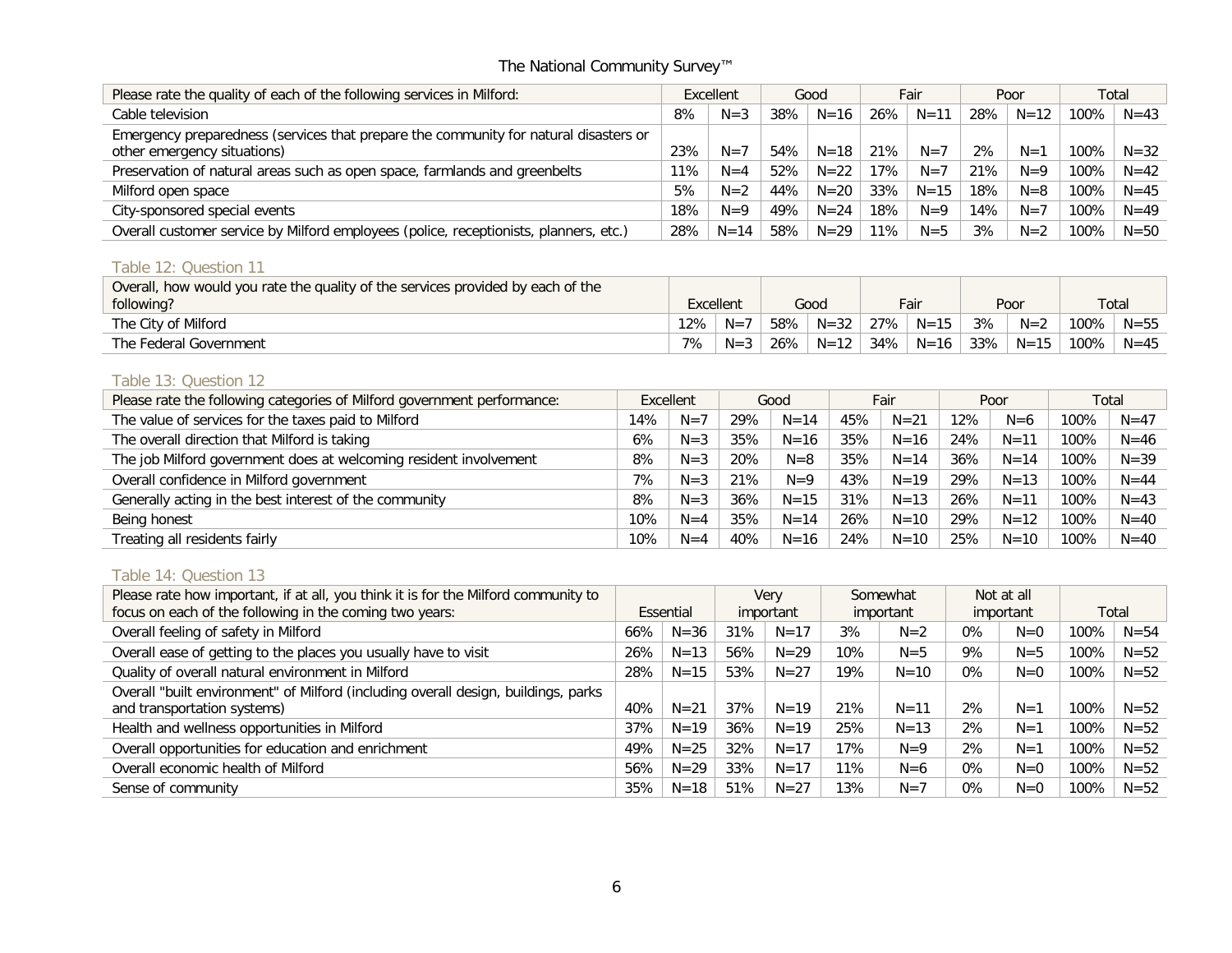## Table 15: Question 14

| Please rate how important, if at all, it is for the City of Milford to prioritize each of<br>the following potential focus areas over the next five years:                       |     | Essential | Verv<br>important |          | Somewhat<br>important |         |       | Not at all<br>important | Total |          |
|----------------------------------------------------------------------------------------------------------------------------------------------------------------------------------|-----|-----------|-------------------|----------|-----------------------|---------|-------|-------------------------|-------|----------|
| Economic Development (e.g., support for retaining/expanding businesses,<br>attracting new businesses, workforce development, etc.)                                               | 62% | $N = 33$  | 35%               | $N = 19$ | 3%                    | $N=2$   | $0\%$ | $N=0$                   | 100%  | $N = 53$ |
| Utilities and Environment (e.g., ensuring reliable, sufficient safe water and electric<br>resources, efficient utility use and implementing sustainable practices)               | 65% | $N = 33$  | 28%               | $N = 14$ | 7%                    | $N = 4$ | $0\%$ | $N=0$                   | 100%  | $N = 51$ |
| Neighborhoods (e.g., promoting strong neighborhoods, neighborhood connectivity<br>to the community as a whole, supply of quality housing for all socio-economic<br>groups, etc.) | 35% | $N = 18$  | 53%               | $N = 27$ | 12%                   | $N=6$   | $0\%$ | $N=0$                   | 100%  | $N = 51$ |
| Safety (ensuring the police force is well-trained and has the necessary equipment,<br>staff, resources and facilities)                                                           | 85% | $N = 43$  | 11%               | $N=6$    | 3%                    | $N=2$   | $0\%$ | $N=0$                   | 100%  | $N = 51$ |
| Parks & Recreation (providing recreational programs for all ages, maintaining and<br>developing parks and amenities like the Mispillion Riverwalk, etc.)                         | 37% | $N = 18$  | 51%               | $N = 25$ | 13%                   | $N=6$   | $0\%$ | $N=0$                   | 100%  | $N = 50$ |

# Table 16: Question 15

| How much do you support or oppose additional financial resources for each of the<br>following focus areas?                                                                       |     | Strongly<br>support | Somewhat<br>support |          | Somewhat<br>oppose |         | Strongly<br>oppose |         | Total |          |
|----------------------------------------------------------------------------------------------------------------------------------------------------------------------------------|-----|---------------------|---------------------|----------|--------------------|---------|--------------------|---------|-------|----------|
| Economic Development (e.g., support for retaining/expanding businesses,<br>attracting new businesses, workforce development, etc.)                                               | 56% | $N = 28$            | 27%                 | $N = 13$ | 15%                | $N=7$   | 2%                 | $N=1$   | 100%  | $N = 50$ |
| Utilities and Environment (e.g., ensuring reliable, sufficient safe water and electric<br>resources, efficient utility use and implementing sustainable practices)               | 66% | $N = 33$            | 22%                 | $N = 11$ | 9%                 | $N = 4$ | 2%                 | $N=1$   | 100%  | $N = 50$ |
| Neighborhoods (e.g., promoting strong neighborhoods, neighborhood connectivity<br>to the community as a whole, supply of quality housing for all socio-economic<br>groups, etc.) | 42% | $N = 20$            | 49%                 | $N = 24$ | 7%                 | $N = 3$ | 2%                 | $N=1$   | 100%  | $N = 48$ |
| Safety (ensuring the police force is well-trained and has the necessary equipment,<br>staff, resources and facilities)                                                           | 87% | $N = 43$            | $1\%$               | $N = 5$  | $0\%$              | $N=0$   | 2%                 | $N=1$   | 100%  | $N = 50$ |
| Parks & Recreation (providing recreational programs for all ages, maintaining and<br>developing parks and amenities like the Mispillion Riverwalk, etc.)                         | 67% | $N = 32$            | 29%                 | $N = 14$ | 3%                 | $N=2$   | 1%                 | $N = 1$ | 100%  | $N = 49$ |

# Table 17: Question 16

| Many Milford businesses stay open for expanded hours on the 3rd Thursday of each month. Please select the option that comes closest to your |         |          |
|---------------------------------------------------------------------------------------------------------------------------------------------|---------|----------|
| level of participation in 3rd Thursday events and activities in Downtown Milford in the last 12 months.                                     | Percent | Number   |
| I am not aware of 3rd Thursday                                                                                                              | 24%     | $N = 13$ |
| I have heard of 3rd Thursday but have not attended                                                                                          | 38%     | $N = 20$ |
| I have attended 3rd Thursday activities once or twice                                                                                       | 15%     | $N=8$    |
| I have attended 3rd Thursday activities three times or more                                                                                 | 23%     | $N = 12$ |
| Total                                                                                                                                       | 100%    | $N = 52$ |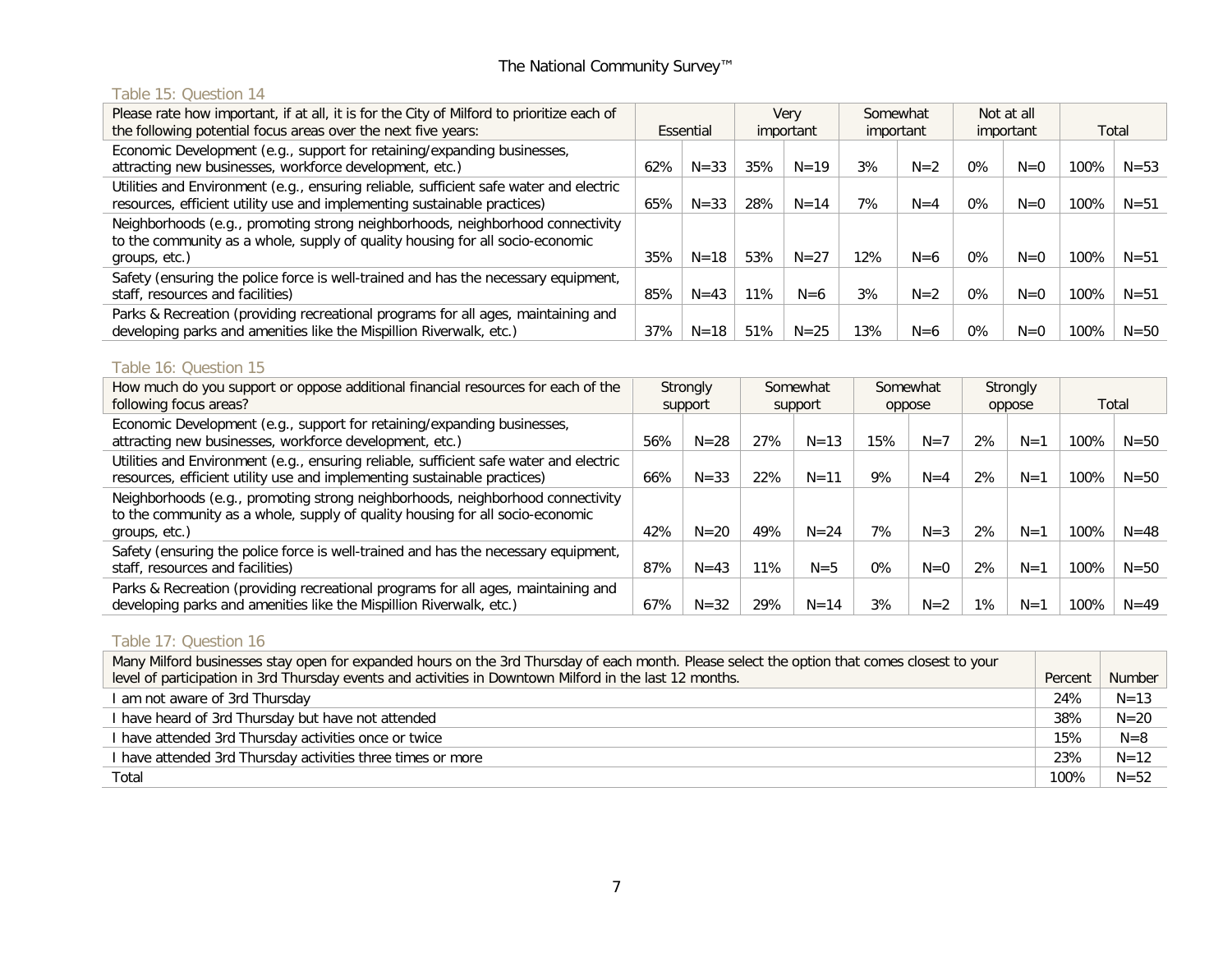## Table 18: Question 17

| Please select the option that best describes you:                             | Percent | Number   |
|-------------------------------------------------------------------------------|---------|----------|
| I have used the 3rd Thursday discount shopping button                         | 3%      | $N=2$    |
| I am aware of the 3rd Thursday discount shopping button, but have not used it | 41%     | $N = 20$ |
| I am not aware of the 3rd Thursday discount shopping button                   | 56%     | $N = 28$ |
| Total                                                                         | 100%    | $N = 49$ |

# Table 19: Question 18

| Downtown Milford businesses could consider expanding their normal hours (most          |             |          |     |          |          |          |        |               |      |          |
|----------------------------------------------------------------------------------------|-------------|----------|-----|----------|----------|----------|--------|---------------|------|----------|
| businesses are currently open on weekdays with limited evening and/or weekend          |             |          |     |          |          |          |        |               |      |          |
| hours). How likely, if at all, would you be to frequent Downtown Milford businesses at |             |          |     | Somewhat | Somewhat |          |        |               |      |          |
| the following times?                                                                   | Very likely |          |     | likely   |          | unlikely |        | Very unlikely |      | Total    |
| Friday evenings                                                                        | 46%         | $N = 22$ | 21% | $N = 10$ | 13%      | $N=7$    | 20%    | $N = 10$      | 100% | $N = 49$ |
| Mondays during the day                                                                 | 22%         | $N = 11$ | 31% | $N = 15$ | 12%      | $N=6$    | 36%    | $N = 17$      | 100% | $N = 49$ |
| Saturday afternoons or evenings                                                        | 43%         | $N = 23$ | 35% | $N = 19$ | 12%      | $N=6$    | $10\%$ | $N = 5$       | 100% | $N = 54$ |
| Sunday afternoons or evenings                                                          | 24%         | $N = 13$ | 39% | $N = 21$ | 17%      | $N=9$    | 21%    | $N = 11$      | 100% | $N = 54$ |

#### Table 20: Question D1

| How often, if at all, do you do each of the following, considering all of |                        |         |       |           |                   |          |       |          |     |          |      |          |
|---------------------------------------------------------------------------|------------------------|---------|-------|-----------|-------------------|----------|-------|----------|-----|----------|------|----------|
| the times you could?                                                      | <b>Never</b><br>Rarely |         |       | Sometimes | Usually<br>Always |          | Total |          |     |          |      |          |
| Recycle at home                                                           | $0\%$                  | $N=0$   | $1\%$ | $N=0$     | $0\%$             | $N=0$    | 12%   | $N=7$    | 87% | $N = 50$ | 100% | $N = 58$ |
| Purchase goods or services from a business located in Milford             | 0%                     | $N=0$   | $1\%$ | $N=0$     | 27%               | $N = 16$ | 60%   | $N = 34$ | 13% | $N=7$    | 100% | $N = 58$ |
| Eat at least 5 portions of fruits and vegetables a day                    | $10\%$                 | $N=6$   | 11%   | $N=7$     | 30%               | $N = 17$ | 40%   | $N = 23$ | 8%  | $N = 5$  | 100% | $N = 58$ |
| Participate in moderate or vigorous physical activity                     | 4%                     | $N = 3$ | 21%   | $N = 12$  | 31%               | $N = 18$ | 37%   | $N = 21$ | 7%  | $N = 4$  | 100% | $N = 58$ |
| Read or watch local news (via television, paper, computer, etc.)          | 2%                     | $N=1$   | 6%    | $N = 4$   | 22%               | $N = 13$ | 24%   | $N = 14$ | 46% | $N = 26$ | 100% | $N = 58$ |
| Vote in local elections                                                   | 6%                     | $N = 3$ | $0\%$ | $N=0$     | 7%                | $N = 4$  | 21%   | $N = 12$ | 65% | $N = 37$ | 100% | $N = 57$ |

# Table 21: Question D2

| Would you say that in general your health is: | Percent | <b>Number</b> |
|-----------------------------------------------|---------|---------------|
| Excellent                                     | 9%      | $N=5$         |
| Very good                                     | 52%     | $N = 29$      |
| Good                                          | 33%     | $N = 19$      |
| Fair                                          | 4%      | $N=2$         |
| Poor                                          | 2%      | $N=1$         |
| Total                                         | 100%    | $N = 56$      |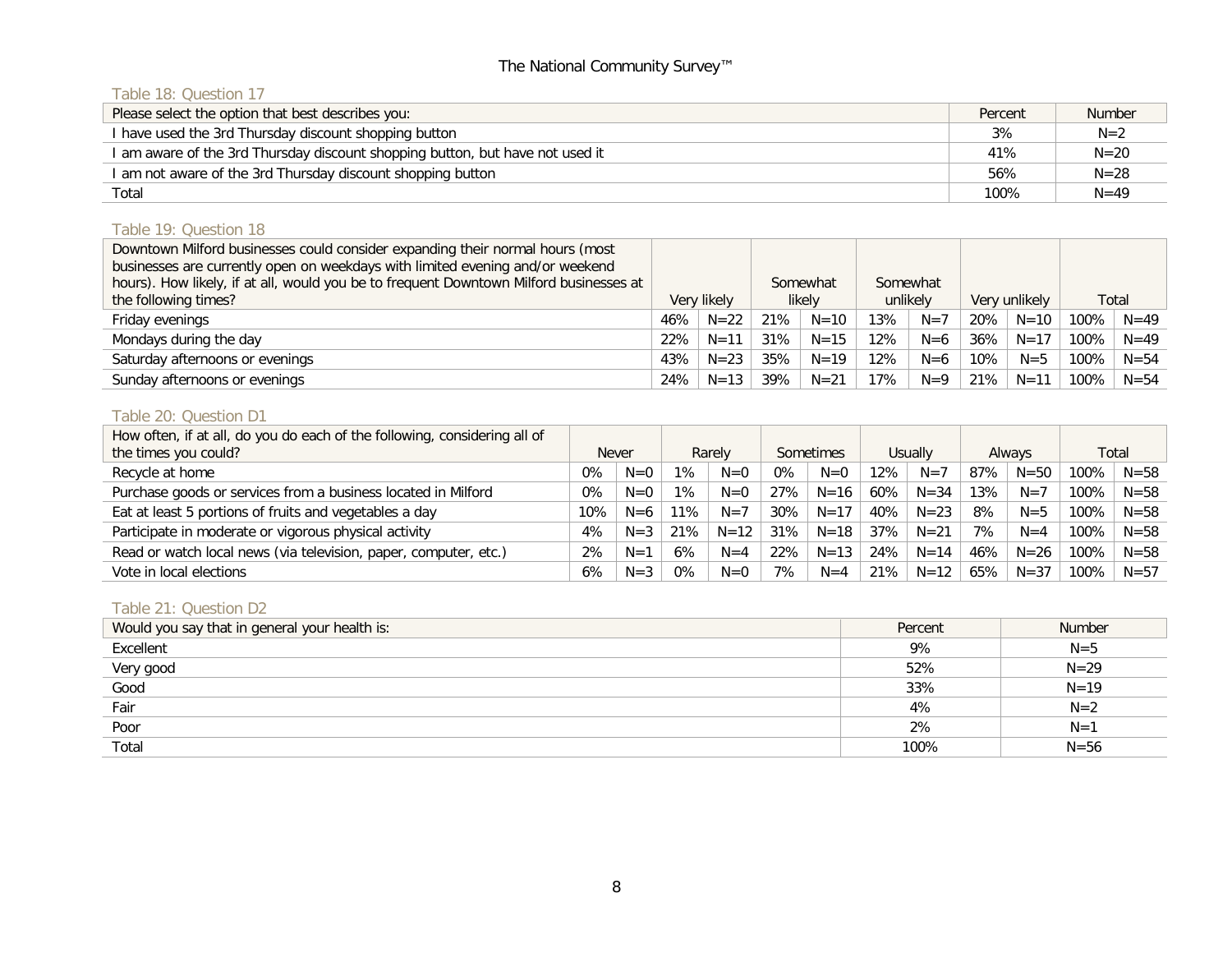# Table 22: Question D3

| What impact, if any, do you think the economy will have on your family income in the next 6 months? Do you think the impact will be: | Percent | <b>Number</b> |
|--------------------------------------------------------------------------------------------------------------------------------------|---------|---------------|
| Very positive                                                                                                                        | 8%      | $N = 5$       |
| Somewhat positive                                                                                                                    | 18%     | $N = 10$      |
| Neutral                                                                                                                              | 47%     | $N = 25$      |
| Somewhat negative                                                                                                                    | 17%     | $N=9$         |
| Very negative                                                                                                                        | 10%     | $N = 5$       |
| Total                                                                                                                                | 100%    | $N = 54$      |

### Table 23: Question D4

| What is your employment status?       | Percent | <b>Number</b> |
|---------------------------------------|---------|---------------|
| Working full time for pay             | 54%     | $N = 31$      |
| Working part time for pay             | 19%     | $N = 11$      |
| Unemployed, looking for paid work     | 2%      | $N=1$         |
| Unemployed, not looking for paid work | 0%      | $N=0$         |
| Fully retired                         | 26%     | $N = 15$      |
| Total                                 | 100%    | $N = 58$      |

# Table 24: Question D5

| Do you work inside the boundaries of Milford? | Percent | <b>Number</b> |
|-----------------------------------------------|---------|---------------|
| Yes, outside the home                         | 21%     | $N = 12$      |
| Yes, from home                                | 7%      | $N=4$         |
| No                                            | 72%     | $N = 40$      |
| Total                                         | 100%    | $N = 56$      |

# Table 25: Question D6

| How many years have you lived in Milford? | Percent | <b>Number</b> |
|-------------------------------------------|---------|---------------|
| Less than 2 years                         | 19%     | $N = 11$      |
| 2 to 5 years                              | 10%     | $N=6$         |
| 6 to 10 years                             | 22%     | $N = 12$      |
| 11 to 20 years                            | 25%     | $N = 14$      |
| More than 20 years                        | 25%     | $N = 14$      |
| Total                                     | 100%    | $N = 58$      |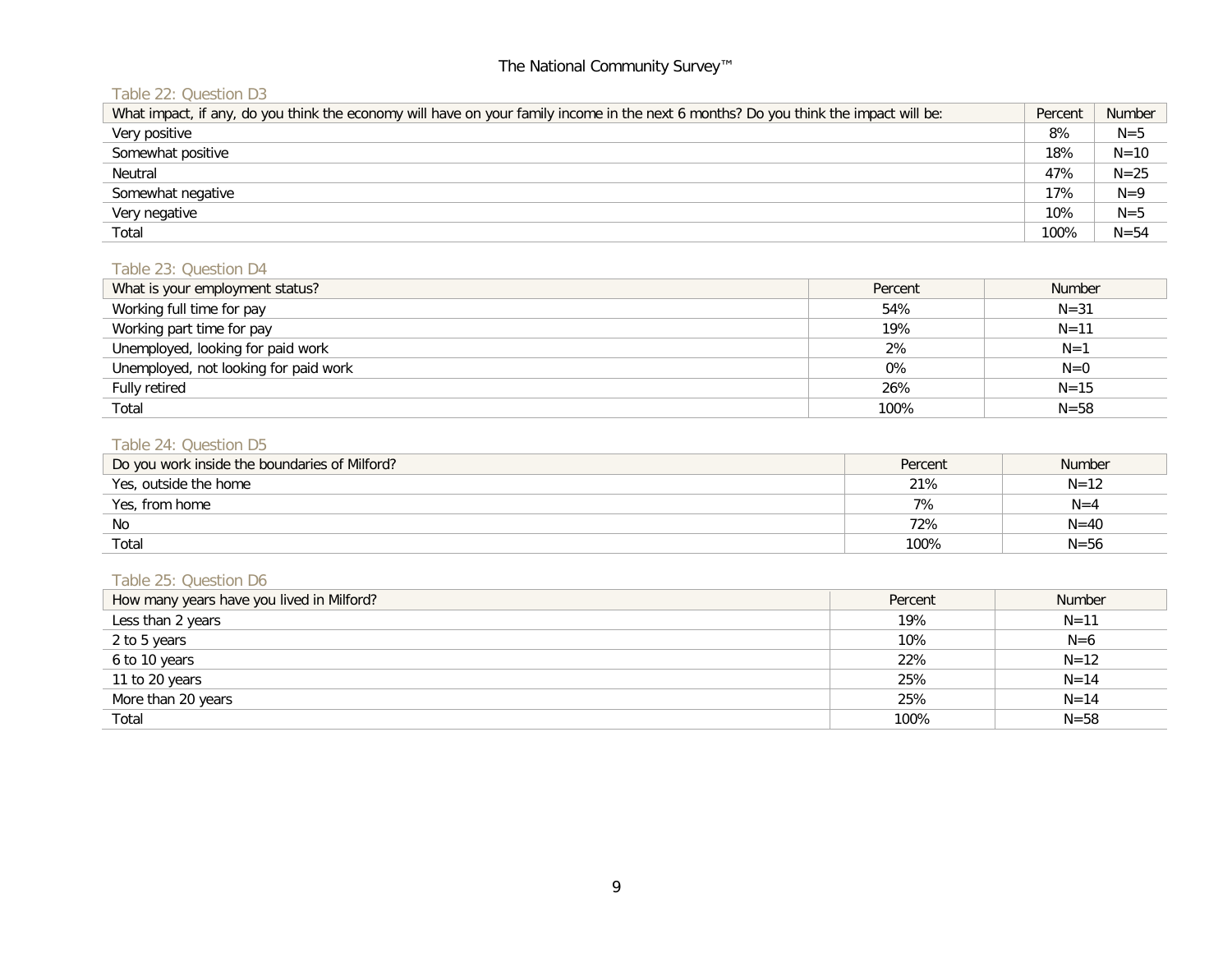# Table 26: Question D7

| Which best describes the building you live in?                               | Percent | <b>Number</b> |
|------------------------------------------------------------------------------|---------|---------------|
| One family house detached from any other houses                              | 78%     | $N = 45$      |
| Building with two or more homes (duplex, townhome, apartment or condominium) | 20%     | $N = 12$      |
| Mobile home                                                                  | 0%      | $N=0$         |
| Other                                                                        | 2%      | $N=1$         |
| Total                                                                        | 100%    | $N = 58$      |

# Table 27: Question D8

| Is this house, apartment or mobile home | Percent | <b>Number</b> |
|-----------------------------------------|---------|---------------|
| Rented                                  | 19%     | $N = 11$      |
| Owned                                   | 81%     | $N = 45$      |
| Total                                   | 100%    | $N = 56$      |

## Table 28: Question D9

| About how much is your monthly housing cost for the place you live (including rent, mortgage payment, property tax, property insurance and |         |          |
|--------------------------------------------------------------------------------------------------------------------------------------------|---------|----------|
| homeowners' association (HOA) fees)?                                                                                                       | Percent | Number   |
| Less than \$300 per month                                                                                                                  | 10%     | $N=6$    |
| \$300 to \$599 per month                                                                                                                   | 8%      | $N=5$    |
| \$600 to \$999 per month                                                                                                                   | 25%     | $N = 14$ |
| \$1,000 to \$1,499 per month                                                                                                               | 27%     | $N = 15$ |
| \$1,500 to \$2,499 per month                                                                                                               | 25%     | $N = 14$ |
| \$2,500 or more per month                                                                                                                  | 4%      | $N=2$    |
| Total                                                                                                                                      | 100%    | $N = 55$ |

# Table 29: Question D10

| Do any children 17 or under live in your household? | Percent | <b>Number</b> |
|-----------------------------------------------------|---------|---------------|
| No                                                  | 64%     | N=3ა          |
| Yes                                                 | 36%     |               |
| Totai                                               | 100%    | $N = ?$       |

#### Table 30: Question D11

| Are you or any other members of your household aged 65 or older? | Percent | Number   |
|------------------------------------------------------------------|---------|----------|
| No                                                               | 60%     | $N = 34$ |
| Yes                                                              | 40%     | $N = 23$ |
| Total                                                            | $100\%$ | $N = 58$ |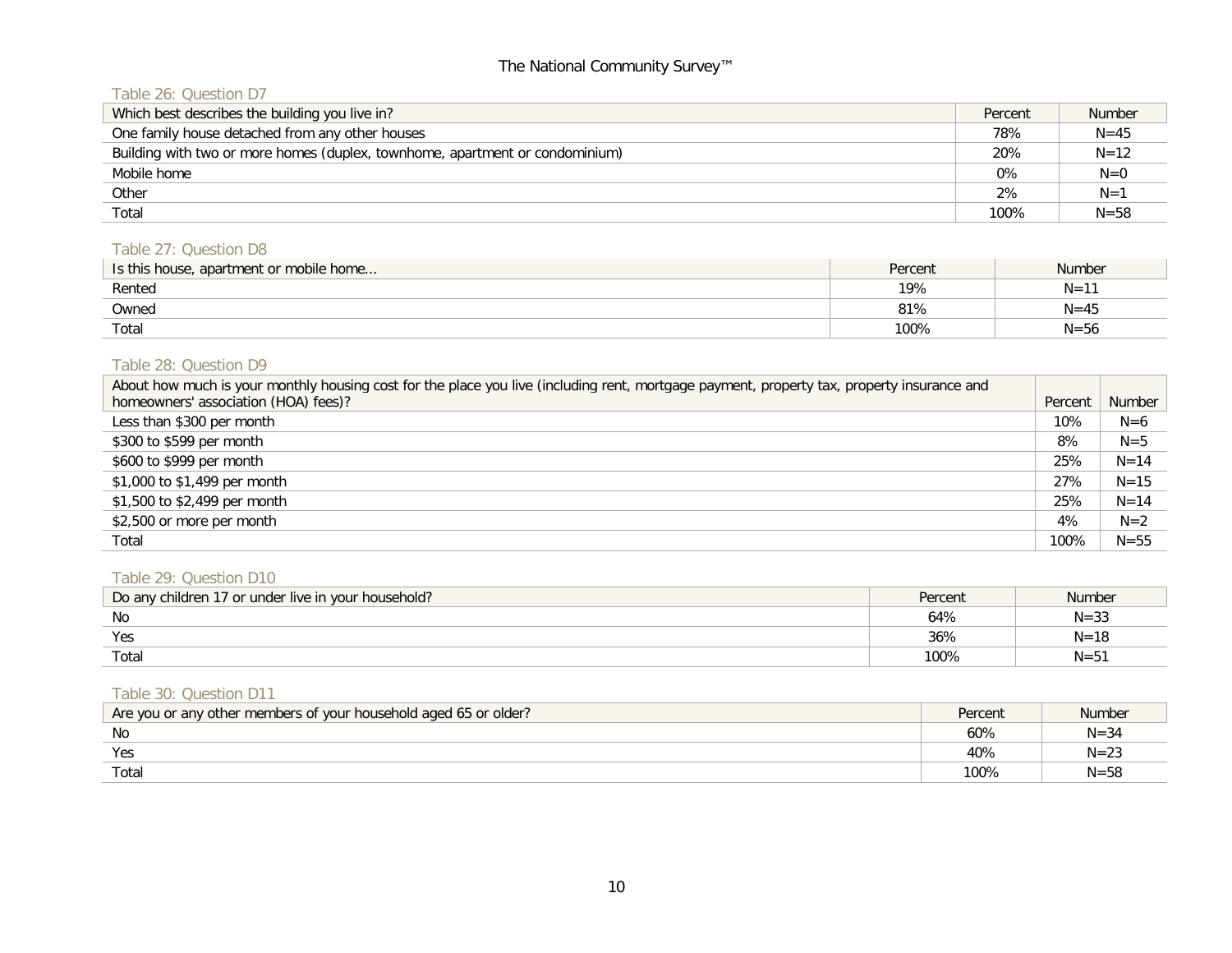# Table 31: Question D12

| How much do you anticipate your household's total income before taxes will be for the current year? (Please include in your total income money |         |          |
|------------------------------------------------------------------------------------------------------------------------------------------------|---------|----------|
| from all sources for all persons living in your household.)                                                                                    | Percent | Number   |
| Less than \$25,000                                                                                                                             | 10%     | $N = 5$  |
| \$25,000 to \$49,999                                                                                                                           | 27%     | $N = 16$ |
| \$50,000 to \$99,999                                                                                                                           | 36%     | $N = 21$ |
| \$100,000 to \$149,999                                                                                                                         | 22%     | $N = 12$ |
| \$150,000 or more                                                                                                                              | 6%      | $N=3$    |
| Total                                                                                                                                          | 100%    | $N = 57$ |

#### Table 32: Question D13

| Are you Spanish, Hispanic or Latino?                     | Percent | <b>Number</b> |
|----------------------------------------------------------|---------|---------------|
| No, not Spanish, Hispanic or Latino                      | 91%     | $N = 52$      |
| Yes, I consider myself to be Spanish, Hispanic or Latino | 9%      | $N = 5$       |
| Total                                                    | 100%    | $N = 58$      |

# Table 33: Question D14

| What is your race? (Mark one or more races to indicate what race(s) you consider yourself to be.) | Percent | <b>Number</b> |
|---------------------------------------------------------------------------------------------------|---------|---------------|
| American Indian or Alaskan Native                                                                 | 0%      | $N=0$         |
| Asian, Asian Indian or Pacific Islander                                                           | 0%      | $N=0$         |
| Black or African American                                                                         | 4%      | $N=2$         |
| White                                                                                             | 88%     | $N = 50$      |
| Other                                                                                             | 9%      | $N = 5$       |

Total may exceed 100% as respondents could select more than one option.

#### Table 34: Question D15

| In which category is your age? | Percent | Number   |
|--------------------------------|---------|----------|
| 18 to 24 years                 | 0%      | $N=0$    |
| 25 to 34 years                 | 15%     | $N = 11$ |
| 35 to 44 years                 | 21%     | $N = 15$ |
| 45 to 54 years                 | 14%     | $N = 10$ |
| 55 to 64 years                 | 21%     | $N = 15$ |
| 65 to 74 years                 | 26%     | $N = 19$ |
| 75 years or older              | 3%      | $N=3$    |
| Total                          | 100%    | $N = 74$ |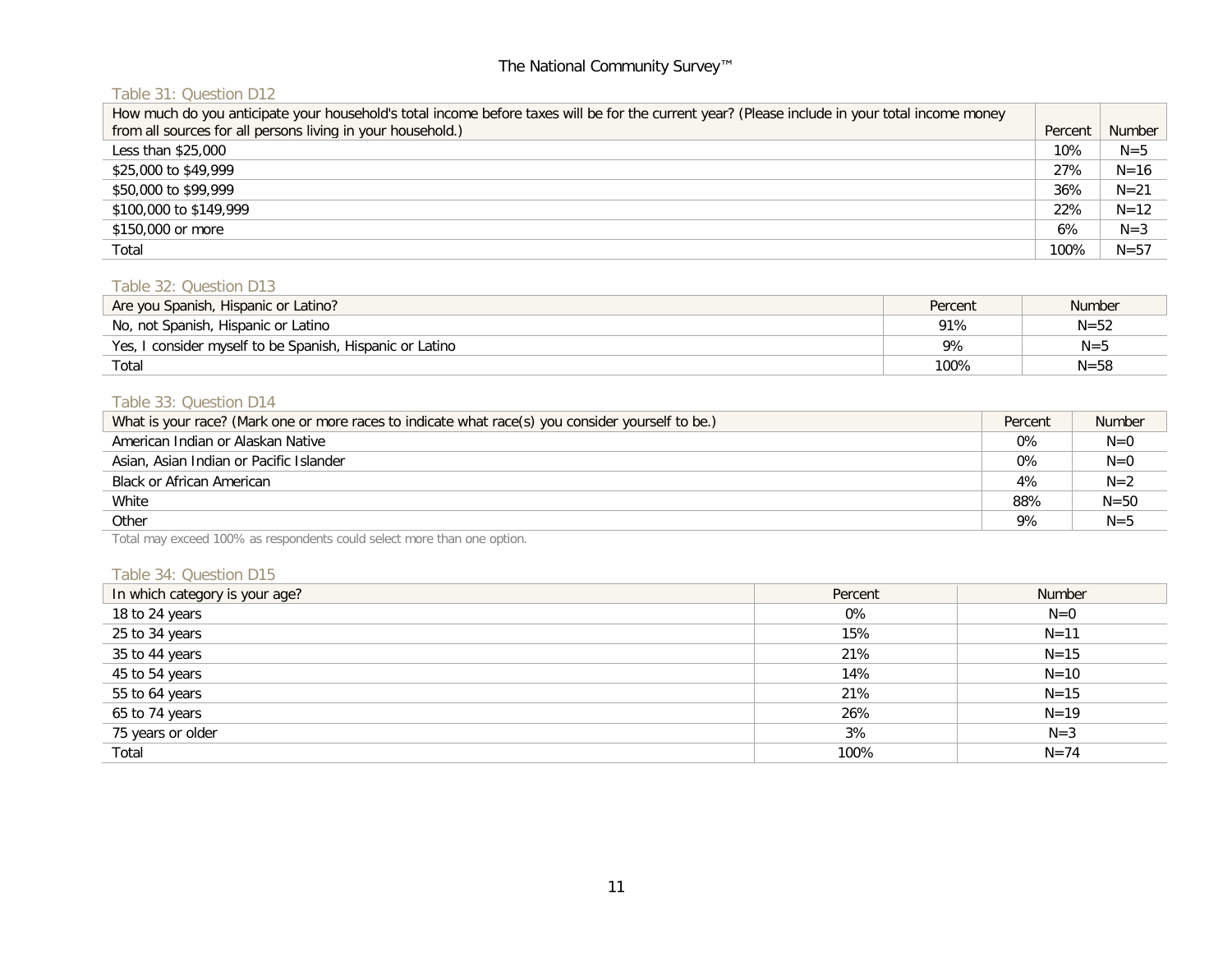Table 35: Question D16

| What is your sex? | Percent | <b>Number</b>   |
|-------------------|---------|-----------------|
| Female            | 63%     | $N = 37$        |
| Male              | 37%     | $N=2^{\degree}$ |
| Total             | 100%    | $N = 58$        |

### Table 36: Question D17

| Do you consider a cell phone or landline your primary telephone number? | Percent | <b>Number</b> |
|-------------------------------------------------------------------------|---------|---------------|
| Cell                                                                    | 64%     | $N = 34$      |
| Land line                                                               | 17%     | $N=9$         |
| Both                                                                    | 19%     | $N = 10$      |
| Total                                                                   | 100%    | $N = 52$      |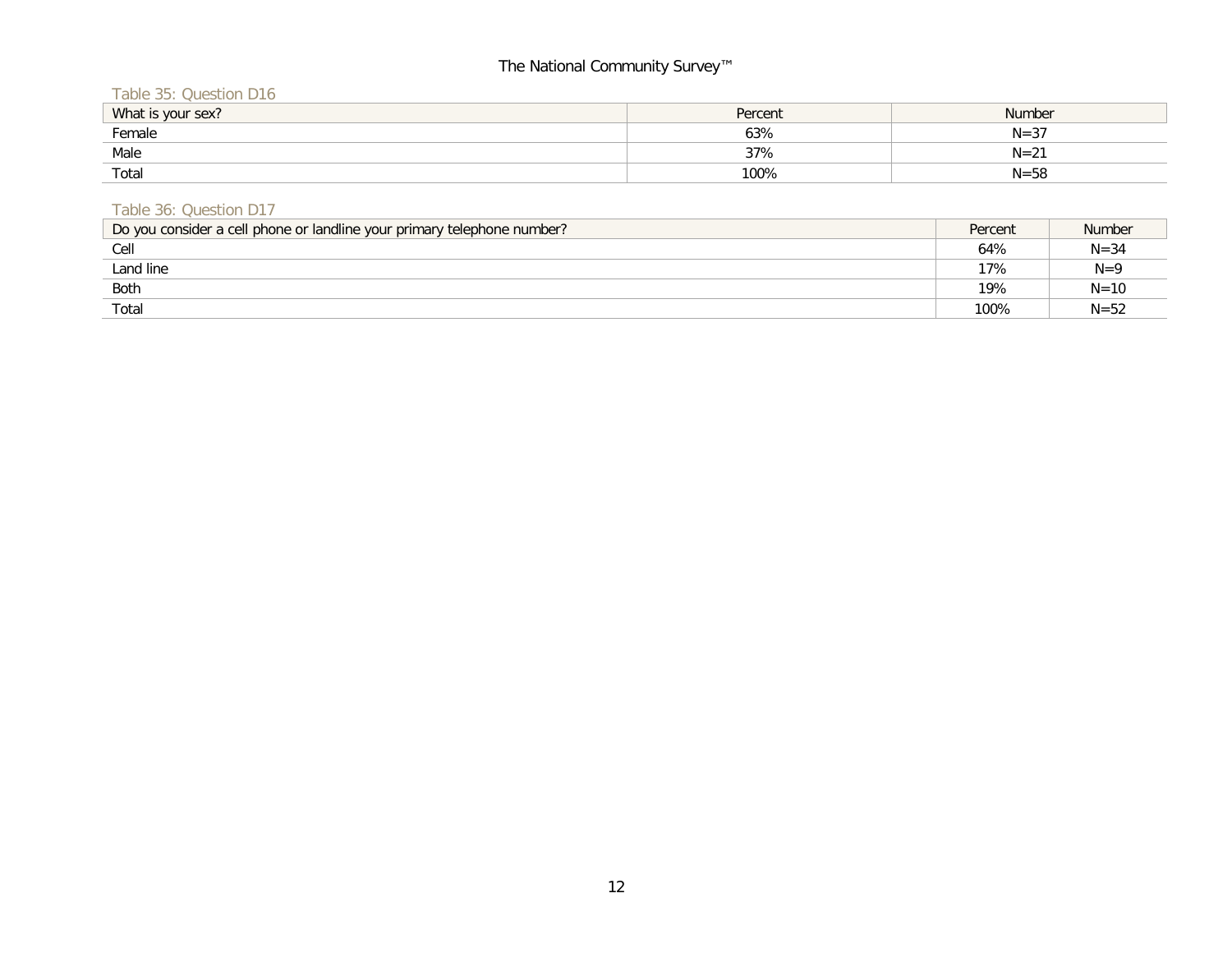# **Responses including "don't know"**

The following pages contain a complete set of responses to each question on the survey, including the "don't know" responses. The percent of respondents giving a particular response is shown followed by the number of respondents (denoted with "N=").

#### Table 37: Question 1

| Please rate each of the following aspects of quality of life in Milford: | Excellent |          |     | Good     |     | Fair     |     | Poor     |     | Don't know | Total |          |
|--------------------------------------------------------------------------|-----------|----------|-----|----------|-----|----------|-----|----------|-----|------------|-------|----------|
| Milford as a place to live                                               | 12%       | $N=9$    | 60% | $N = 44$ | 26% | $N=19$   | 2%  | $N=2$    | 0%  | $N=0$      | 100%  | $N = 74$ |
| Your neighborhood as a place to live                                     | 22%       | $N = 14$ | 40% | $N=26$   | 35% | $N = 22$ | 2%  | $N=2$    | 0%  | $N=0$      | 100%  | $N = 64$ |
| Milford as a place to raise children                                     | 20%       | $N = 12$ | 38% | $N = 24$ | 16% | $N = 10$ | 0%  | $N=0$    | 26% | $N = 17$   | 100%  | $N = 64$ |
| Milford as a place to work                                               | 2%        | $N=1$    | 14% | $N=9$    | 20% | $N = 12$ | 42% | $N = 26$ | 23% | $N = 14$   | 100%  | $N = 63$ |
| Milford as a place to visit                                              | 6%        | $N=4$    | 32% | $N = 21$ | 44% | $N = 28$ | 16% | $N = 10$ | 2%  | $N=1$      | 100%  | $N = 64$ |
| Milford as a place to retire                                             | 10%       | $N=6$    | 53% | $N = 34$ | 23% | $N = 15$ | 9%  | $N=6$    | 5%  | $N = 3$    | 100%  | $N = 64$ |
| The overall quality of life in Milford                                   | 9%        | $N=6$    | 59% | $N = 38$ | 28% | $N = 18$ | 3%  | $N=2$    | 0%  | $N=0$      | 100%  | $N = 64$ |

#### Table 38: Question 2

| Please rate each of the following characteristics as they relate to Milford |     |           |     |          |     |          |       |          |            |         |      |          |
|-----------------------------------------------------------------------------|-----|-----------|-----|----------|-----|----------|-------|----------|------------|---------|------|----------|
| as a whole:                                                                 |     | Excellent |     | Good     |     | Fair     |       | Poor     | Don't know |         |      | Total    |
| Overall feeling of safety in Milford                                        | 19% | $N = 14$  | 45% | $N = 33$ | 33% | $N = 24$ | 4%    | $N = 3$  | $0\%$      | $N=0$   | 100% | $N = 74$ |
| Overall ease of getting to the places you usually have to visit             | 19% | $N = 12$  | 62% | $N = 40$ | 18% | $N = 12$ | $1\%$ | $N=1$    | 0%         | $N=0$   | 100% | $N = 65$ |
| Quality of overall natural environment in Milford                           | 25% | $N = 16$  | 45% | $N = 29$ | 27% | $N = 17$ | 2%    | $N=1$    | $1\%$      | $N=1$   | 100% | $N = 65$ |
| Overall "built environment" of Milford (including overall design,           |     |           |     |          |     |          |       |          |            |         |      |          |
| buildings, parks and transportation systems)                                | 1%  | $N=1$     | 47% | $N = 30$ | 46% | $N = 29$ | 3%    | $N=2$    | 3%         | $N=2$   | 100% | $N = 65$ |
| Health and wellness opportunities in Milford                                | 15% | $N = 10$  | 44% | $N = 28$ | 31% | $N = 20$ | 7%    | $N=5$    | 3%         | $N=2$   | 100% | $N = 64$ |
| Overall opportunities for education and enrichment                          | 3%  | $N=2$     | 25% | $N = 16$ | 39% | $N = 25$ | 24%   | $N = 15$ | 10%        | $N=6$   | 100% | $N = 64$ |
| Overall economic health of Milford                                          | 3%  | $N=2$     | 29% | $N = 18$ | 35% | $N = 23$ | 27%   | $N = 17$ | 6%         | $N=4$   | 100% | $N = 64$ |
| Sense of community                                                          | 23% | $N = 15$  | 32% | $N = 20$ | 31% | $N = 20$ | 14%   | $N=9$    | $0\%$      | $N=0$   | 100% | $N = 64$ |
| Overall image or reputation of Milford                                      | 7%  | $N=4$     | 46% | $N = 29$ | 23% | $N = 15$ | 19%   | $N = 12$ | 5%         | $N = 3$ | 100% | $N = 64$ |

#### Table 39: Question 3

| Please indicate how likely or unlikely you are to do each of the |     |             |     | somewhat |     | Somewhat |    | Very     |       | Don't |      |             |
|------------------------------------------------------------------|-----|-------------|-----|----------|-----|----------|----|----------|-------|-------|------|-------------|
| following:                                                       |     | Very likely |     | likely   |     | unlikely |    | unlikelv |       | know  |      | $\tau$ otal |
| Recommend living in Milford to someone who asks                  | 27% | $N = 19$    | 45% | $N = 32$ | 19% | $N = 14$ | 9% | $N=6$    | 0%    | $N=0$ | 100% | $N = 72$    |
| Remain in Milford for the next five years                        | 45% | $N = 30$    | 38% | $N = 25$ | 11% | $N=7$    | 7% | $N = 5$  | $0\%$ | $N=0$ | 100% | $N = 67$    |

#### Table 40: Question 4

|                                          |     |           |     | Somewhat |    | Neither safe nor |    | Somewhat | <b>Very</b> |        |    |       |      |          |  |  |  |  |  |  |  |  |  |  |  |        |  |            |  |       |
|------------------------------------------|-----|-----------|-----|----------|----|------------------|----|----------|-------------|--------|----|-------|------|----------|--|--|--|--|--|--|--|--|--|--|--|--------|--|------------|--|-------|
| Please rate how safe or unsafe you feel: |     | Very safe |     | safe     |    | unsafe           |    |          |             | unsafe |    |       |      |          |  |  |  |  |  |  |  |  |  |  |  | unsafe |  | Don't know |  | Total |
| In your neighborhood during the day      | 55% | $N = 37$  | 39% | $N = 26$ | 3% | $N=2$            | 2% | $N=2$    | 0%          | $N=0$  | 0% | $N=0$ | 100% | $N = 67$ |  |  |  |  |  |  |  |  |  |  |  |        |  |            |  |       |
| In Milford's downtown area during the    |     |           |     |          |    |                  |    |          |             |        |    |       |      |          |  |  |  |  |  |  |  |  |  |  |  |        |  |            |  |       |
| dav                                      | 31% | $N = 21$  | 60% | $N = 40$ | 7% | $N = 5$          | 0% | $N=0$    | 0%          | $N=0$  | 1% | $N=1$ | 100% | $N = 67$ |  |  |  |  |  |  |  |  |  |  |  |        |  |            |  |       |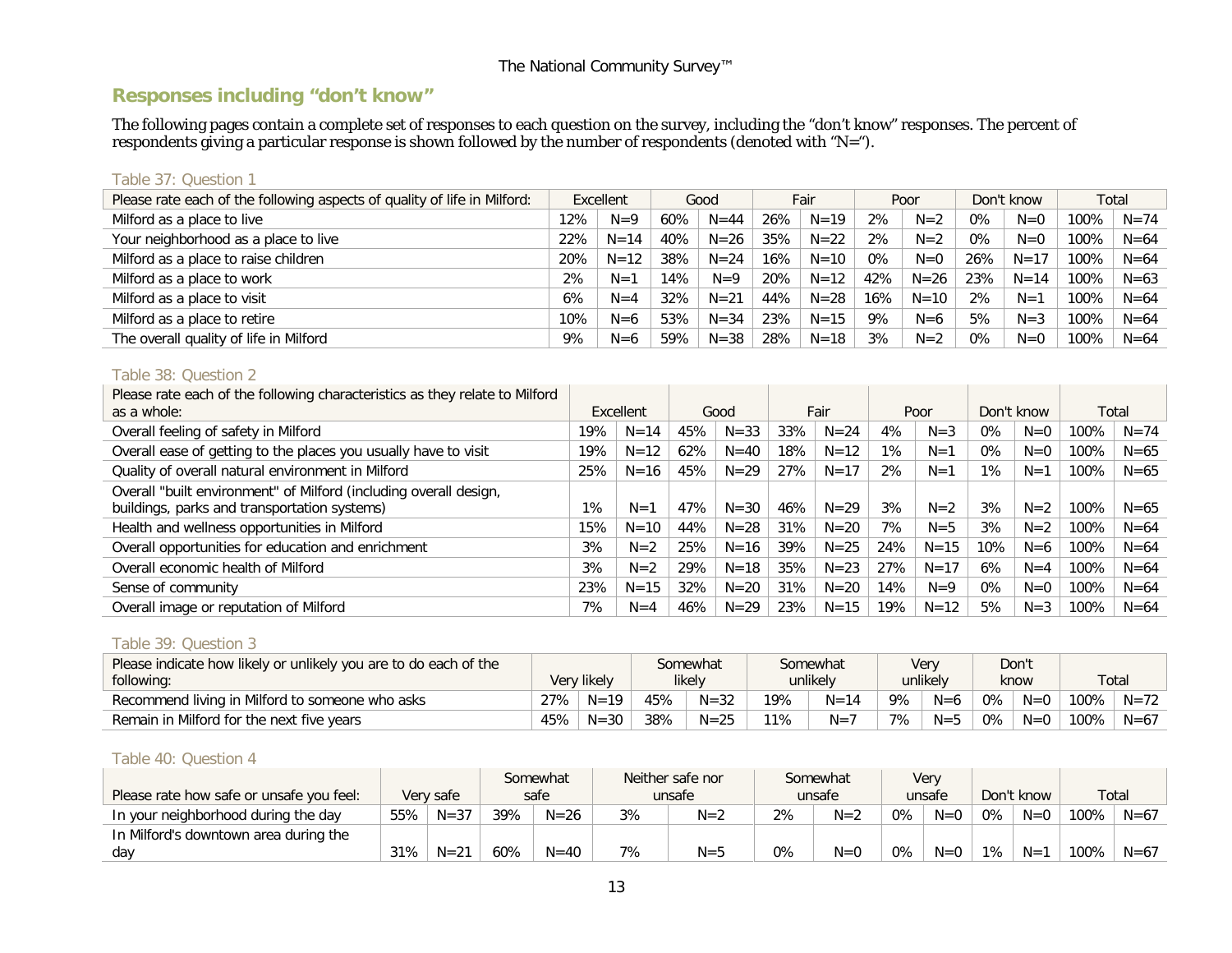# Table 41: Question 5

| Fair<br>Poor<br>Don't know<br>Good<br>Total<br>Excellent<br>28%<br>61%<br>2%<br>100%<br>Traffic flow on major streets<br>10%<br>$N = 43$<br>$N = 20$<br>0%<br>$N = 72$<br>$N=7$<br>$N=1$<br>$N=0$<br>Ease of public parking<br>56%<br>$N = 37$<br>12%<br>100%<br>$N = 65$<br>12%<br>$N=8$<br>19%<br>$N = 13$<br>$N=8$<br>1%<br>$N=1$<br>Ease of travel by car in Milford<br>$N = 12$<br>66%<br>14%<br>3%<br>$N=2$<br>0%<br>$N=0$<br>100%<br>$N = 67$<br>18%<br>$N = 44$<br>$N=9$<br>32%<br>58%<br>Ease of travel by public transportation in Milford<br>0%<br>3%<br>7%<br>$N = 21$<br>$N = 38$<br>100%<br>$N = 65$<br>$N=0$<br>$N=2$<br>$N = 5$<br>Ease of travel by bicycle in Milford<br>3%<br>$N=2$<br>18%<br>11%<br>47%<br>$N = 32$<br>21%<br>$N = 14$<br>$N = 12$<br>$N=8$<br>100%<br>$N = 67$ | Please rate each of the following characteristics as they relate to |     |       |     |          |     |          |    |       |     |          |      |        |
|-----------------------------------------------------------------------------------------------------------------------------------------------------------------------------------------------------------------------------------------------------------------------------------------------------------------------------------------------------------------------------------------------------------------------------------------------------------------------------------------------------------------------------------------------------------------------------------------------------------------------------------------------------------------------------------------------------------------------------------------------------------------------------------------------------|---------------------------------------------------------------------|-----|-------|-----|----------|-----|----------|----|-------|-----|----------|------|--------|
|                                                                                                                                                                                                                                                                                                                                                                                                                                                                                                                                                                                                                                                                                                                                                                                                     | Milford as a whole:                                                 |     |       |     |          |     |          |    |       |     |          |      |        |
|                                                                                                                                                                                                                                                                                                                                                                                                                                                                                                                                                                                                                                                                                                                                                                                                     |                                                                     |     |       |     |          |     |          |    |       |     |          |      |        |
|                                                                                                                                                                                                                                                                                                                                                                                                                                                                                                                                                                                                                                                                                                                                                                                                     |                                                                     |     |       |     |          |     |          |    |       |     |          |      |        |
|                                                                                                                                                                                                                                                                                                                                                                                                                                                                                                                                                                                                                                                                                                                                                                                                     |                                                                     |     |       |     |          |     |          |    |       |     |          |      |        |
|                                                                                                                                                                                                                                                                                                                                                                                                                                                                                                                                                                                                                                                                                                                                                                                                     |                                                                     |     |       |     |          |     |          |    |       |     |          |      |        |
|                                                                                                                                                                                                                                                                                                                                                                                                                                                                                                                                                                                                                                                                                                                                                                                                     |                                                                     |     |       |     |          |     |          |    |       |     |          |      |        |
|                                                                                                                                                                                                                                                                                                                                                                                                                                                                                                                                                                                                                                                                                                                                                                                                     | Ease of walking in Milford                                          | 11% | $N=7$ | 47% | $N = 31$ | 22% | $N = 15$ | 2% | $N=2$ | 17% | $N = 11$ | 100% | $N=66$ |
| 8%<br>36%<br>$N = 24$<br>34%<br>$N = 23$<br>4%<br>18%<br>$N = 12$<br>100%<br>Availability of paths and walking trails<br>$N = 5$<br>$N = 3$<br>$N = 67$                                                                                                                                                                                                                                                                                                                                                                                                                                                                                                                                                                                                                                             |                                                                     |     |       |     |          |     |          |    |       |     |          |      |        |
| 20%<br>52%<br>$N = 34$<br>24%<br>2%<br>2%<br>100%<br>$N = 13$<br>$N = 16$<br>$N=1$<br>$N=1$<br>$N=66$<br>Air quality                                                                                                                                                                                                                                                                                                                                                                                                                                                                                                                                                                                                                                                                                |                                                                     |     |       |     |          |     |          |    |       |     |          |      |        |
| 33%<br><b>Cleanliness of Milford</b><br>7%<br>$N = 5$<br>55%<br>$N = 37$<br>$N = 22$<br>5%<br>0%<br>100%<br>$N = 3$<br>$N=0$<br>$N=67$                                                                                                                                                                                                                                                                                                                                                                                                                                                                                                                                                                                                                                                              |                                                                     |     |       |     |          |     |          |    |       |     |          |      |        |
| 5%<br>$N = 3$<br>56%<br>$N = 37$<br>35%<br>$N = 23$<br>5%<br>$N = 3$<br>0%<br>100%<br>$N=0$<br>$N = 67$<br>Overall appearance of Milford                                                                                                                                                                                                                                                                                                                                                                                                                                                                                                                                                                                                                                                            |                                                                     |     |       |     |          |     |          |    |       |     |          |      |        |
| Public places where people want to spend time<br>7%<br>33%<br>47%<br>10%<br>4%<br>$N = 21$<br>$N = 31$<br>$N=7$<br>$N = 3$<br>100%<br>$N=66$<br>$N = 4$                                                                                                                                                                                                                                                                                                                                                                                                                                                                                                                                                                                                                                             |                                                                     |     |       |     |          |     |          |    |       |     |          |      |        |
| 23%<br>22%<br>20%<br>Variety of housing options<br>7%<br>27%<br>$N = 18$<br>$N = 15$<br>$N = 15$<br>$N = 14$<br>100%<br>$N=67$<br>$N = 5$                                                                                                                                                                                                                                                                                                                                                                                                                                                                                                                                                                                                                                                           |                                                                     |     |       |     |          |     |          |    |       |     |          |      |        |
| 25%<br>$N = 3$<br>27%<br>24%<br>$N = 17$<br>19%<br>$N = 13$<br>Availability of affordable quality housing<br>5%<br>$N = 18$<br>$N = 16$<br>100%<br>$N=67$                                                                                                                                                                                                                                                                                                                                                                                                                                                                                                                                                                                                                                           |                                                                     |     |       |     |          |     |          |    |       |     |          |      |        |
| Fitness opportunities (including exercise classes and paths or trails,                                                                                                                                                                                                                                                                                                                                                                                                                                                                                                                                                                                                                                                                                                                              |                                                                     |     |       |     |          |     |          |    |       |     |          |      |        |
| 11%<br>12%<br>34%<br>$N = 23$<br>37%<br>$N = 24$<br>6%<br>$N = 4$<br>100%<br>$N=8$<br>$N=7$<br>$N = 67$<br>etc.)                                                                                                                                                                                                                                                                                                                                                                                                                                                                                                                                                                                                                                                                                    |                                                                     |     |       |     |          |     |          |    |       |     |          |      |        |
| 18%<br>44%<br>27%<br>7%<br>4%<br>$N = 3$<br>$N = 12$<br>$N = 29$<br>$N = 18$<br>$N = 5$<br>100%<br>$N=67$<br>Recreational opportunities                                                                                                                                                                                                                                                                                                                                                                                                                                                                                                                                                                                                                                                             |                                                                     |     |       |     |          |     |          |    |       |     |          |      |        |
| 3%<br>54%<br>18%<br>$N=2$<br>25%<br>$N = 17$<br>$N = 36$<br>$N = 12$<br>0%<br>100%<br>Availability of affordable quality food<br>$N=0$<br>$N=67$                                                                                                                                                                                                                                                                                                                                                                                                                                                                                                                                                                                                                                                    |                                                                     |     |       |     |          |     |          |    |       |     |          |      |        |
| 27%<br>Availability of affordable quality health care<br>12%<br>$N=8$<br>38%<br>$N = 25$<br>$N = 17$<br>13%<br>10%<br>$N=66$<br>$N=9$<br>$N=6$<br>100%                                                                                                                                                                                                                                                                                                                                                                                                                                                                                                                                                                                                                                              |                                                                     |     |       |     |          |     |          |    |       |     |          |      |        |
| 11%<br>39%<br>21%<br>20%<br>100%<br>8%<br>$N = 26$<br>$N = 13$<br>$N=7$<br>$N=66$<br>Availability of preventive health services<br>$N=6$<br>$N = 14$                                                                                                                                                                                                                                                                                                                                                                                                                                                                                                                                                                                                                                                |                                                                     |     |       |     |          |     |          |    |       |     |          |      |        |
| 35%<br>1%<br>13%<br>$N=9$<br>9%<br>41%<br>$N = 28$<br>$N = 23$<br>100%<br>Availability of affordable quality mental health care<br>$N=67$<br>$N=1$<br>$N=6$                                                                                                                                                                                                                                                                                                                                                                                                                                                                                                                                                                                                                                         |                                                                     |     |       |     |          |     |          |    |       |     |          |      |        |

# Table 42: Question 6

| Please rate each of the following characteristics as they relate to<br>Milford as a whole: |       | <b>Excellent</b> |     | Good     |     | Fair     |       | Poor     |       | Don't know | Total |          |
|--------------------------------------------------------------------------------------------|-------|------------------|-----|----------|-----|----------|-------|----------|-------|------------|-------|----------|
| Availability of affordable quality child care/preschool                                    | 0%    | $N=0$            | 20% | $N = 14$ | 14% | $N = 10$ | 11%   | $N=8$    | 55%   | $N = 38$   | 100%  | $N = 69$ |
| K-12 education                                                                             | 2%    | $N=2$            | 27% | $N = 17$ | 28% | $N = 18$ | 2%    | $N=1$    | 41%   | $N = 27$   | 100%  | $N = 64$ |
| Adult educational opportunities                                                            | $0\%$ | $N=0$            | 6%  | $N = 4$  | 9%  | $N=6$    | 31%   | $N = 20$ | 54%   | $N = 35$   | 100%  | $N = 65$ |
| Opportunities to attend cultural/arts/music activities                                     | 4%    | $N=3$            | 41% | $N = 26$ | 31% | $N = 20$ | 13%   | $N=8$    | 11%   | $N=7$      | 100%  | $N = 65$ |
| Opportunities to participate in religious or spiritual events and activities               | 16%   | $N = 10$         | 50% | $N = 32$ | 9%  | $N = 5$  | $1\%$ | $N=1$    | 24%   | $N = 15$   | 100%  | $N = 63$ |
| <b>Employment opportunities</b>                                                            | 2%    | $N=1$            | 7%  | $N = 5$  | 26% | $N = 17$ | 40%   | $N = 26$ | 25%   | $N = 16$   | 100%  | $N = 65$ |
| Shopping opportunities                                                                     | 3%    | $N=2$            | 20% | $N = 13$ | 27% | $N = 18$ | 50%   | $N = 32$ | 0%    | $N=0$      | 100%  | $N = 65$ |
| Cost of living in Milford                                                                  | 8%    | $N = 5$          | 34% | $N = 22$ | 43% | $N = 28$ | 13%   | $N=9$    | 2%    | $N=1$      | 100%  | $N = 65$ |
| Overall quality of business and service establishments in Milford                          | 4%    | $N = 3$          | 30% | $N = 20$ | 47% | $N = 30$ | 16%   | $N = 10$ | 3%    | $N=2$      | 100%  | $N = 65$ |
| Vibrant downtown/commercial area                                                           | 4%    | $N = 3$          | 24% | $N = 16$ | 52% | $N = 34$ | 20%   | $N = 13$ | $0\%$ | $N=0$      | 100%  | $N = 65$ |
| Overall quality of new development in Milford                                              | 3%    | $N=2$            | 26% | $N = 17$ | 43% | $N = 28$ | 21%   | $N = 14$ | 6%    | $N = 4$    | 100%  | $N = 64$ |
| Opportunities to participate in social events and activities                               | 15%   | $N = 10$         | 23% | $N = 15$ | 48% | $N = 31$ | 9%    | $N=6$    | 5%    | $N = 3$    | 100%  | $N = 65$ |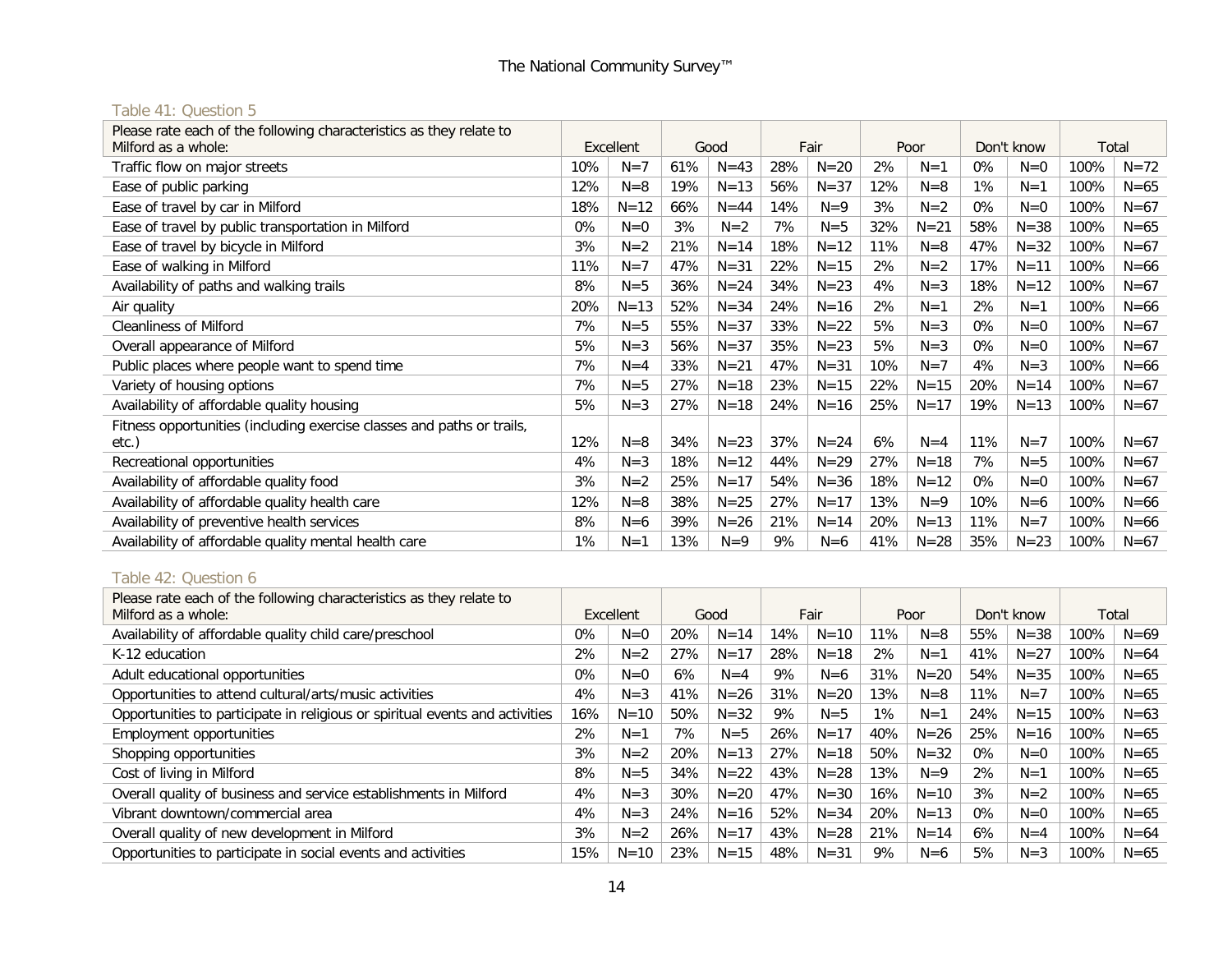| Please rate each of the following characteristics as they relate to |     |           |     |          |        |          |     |          |            |          |       |          |
|---------------------------------------------------------------------|-----|-----------|-----|----------|--------|----------|-----|----------|------------|----------|-------|----------|
| Milford as a whole:                                                 |     | Excellent |     | Good     |        | Fair     |     | Poor     | Don't know |          | Total |          |
| Opportunities to volunteer                                          | 12% | $N = 7$   | 43% | $N = 28$ | 21%    | $N = 14$ | 3%  | $N=2$    | 21%        | $N = 14$ | 100%  | $N = 65$ |
| Opportunities to participate in community matters                   | 9%  | $N=6$     | 29% | $N = 19$ | 30%    | $N = 20$ | 16% | $N=10$   | 16%        | $N = 10$ | 100%  | $N = 65$ |
| Openness and acceptance of the community toward people of diverse   |     |           |     |          |        |          |     |          |            |          |       |          |
| backgrounds                                                         | 10% | $N=7$     | 38% | $N = 25$ | 15%    | $N = 10$ | 22% | $N = 14$ | 14%        | $N=9$    | 100%  | $N = 65$ |
| Neighborliness of residents in Milford                              | 15% | $N = 10$  | 36% | $N = 23$ | $36\%$ | $N = 23$ | 10% | $N=6$    | 3%         | $N=2$    | 100%  | $N = 65$ |

# Table 43: Question 7

| Please indicate whether or not you have done each of the following in the last 12 months.    |     | No.      |     | Yes      |      | Total    |
|----------------------------------------------------------------------------------------------|-----|----------|-----|----------|------|----------|
| Made efforts to conserve water                                                               | 22% | $N = 15$ | 78% | $N = 54$ | 100% | $N = 69$ |
| Made efforts to make your home more energy efficient                                         | 11% | $N=8$    | 89% | $N = 62$ | 100% | $N = 69$ |
| Observed a code violation or other hazard in Milford (weeds, abandoned buildings, etc.)      | 22% | $N = 15$ | 78% | $N = 54$ | 100% | $N = 69$ |
| Household member was a victim of a crime in Milford                                          | 92% | $N = 64$ | 8%  | $N = 5$  | 100% | $N = 69$ |
| Reported a crime to the police in Milford                                                    | 70% | $N = 49$ | 30% | $N = 21$ | 100% | $N = 69$ |
| Stocked supplies in preparation for an emergency                                             | 67% | $N = 47$ | 33% | $N = 23$ | 100% | $N = 69$ |
| Campaigned or advocated for an issue, cause or candidate                                     | 74% | $N = 51$ | 26% | $N = 18$ | 100% | $N = 69$ |
| Contacted the City of Milford (in-person, phone, email or web) for help or information       | 35% | $N = 24$ | 65% | $N = 45$ | 100% | $N = 69$ |
| Contacted Milford elected officials (in-person, phone, email or web) to express your opinion | 60% | $N = 42$ | 40% | $N = 28$ | 100% | $N = 69$ |

#### Table 44: Question 8

| In the last 12 months, about how many times, if at all, have you or other | 2 times a week or |          |       | 2-4 times a |     | Once a month or |     |            |       |          |
|---------------------------------------------------------------------------|-------------------|----------|-------|-------------|-----|-----------------|-----|------------|-------|----------|
| household members done each of the following in Milford?                  |                   | more     |       | month       |     | less            |     | Not at all | Total |          |
| Used Milford recreation facilities or their services                      | 7%                | $N = 5$  | 17%   | $N = 12$    | 38% | $N = 25$        | 38% | $N = 25$   | 100%  | $N = 66$ |
| Visited a neighborhood park or City park                                  | 6%                | $N = 4$  | 37%   | $N = 24$    | 37% | $N = 24$        | 19% | $N = 13$   | 100%  | $N = 65$ |
| Used Milford public libraries or their services                           | 5%                | $N = 3$  | 22%   | $N = 15$    | 42% | $N = 27$        | 31% | $N = 20$   | 100%  | $N = 65$ |
| Participated in religious or spiritual activities in Milford              | 8%                | $N = 5$  | 19%   | $N = 12$    | 13% | $N = 8$         | 60% | $N = 39$   | 100%  | $N = 65$ |
| Attended a City-sponsored event                                           | 2%                | $N=1$    | 8%    | $N = 5$     | 73% | $N = 47$        | 18% | $N = 12$   | 100%  | $N = 65$ |
| Used bus or other public transportation instead of driving                | $0\%$             | $N=0$    | $0\%$ | $N=0$       | 2%  | $N=2$           | 98% | $N = 64$   | 100%  | $N = 65$ |
| Carpooled with other adults or children instead of driving alone          | $1\%$             | $N=1$    | 7%    | $N = 4$     | 26% | $N = 17$        | 66% | $N = 43$   | 100%  | $N = 65$ |
| Walked or biked instead of driving                                        | 5%                | $N = 3$  | 20%   | $N = 13$    | 17% | $N = 11$        | 58% | $N = 38$   | 100%  | $N = 65$ |
| Volunteered your time to some group/activity in Milford                   | 11%               | $N=7$    | 11%   | $N=7$       | 14% | $N=9$           | 63% | $N = 41$   | 100%  | $N = 65$ |
| Participated in a club                                                    | $1\%$             | $N=1$    | 18%   | $N = 12$    | 6%  | $N = 4$         | 75% | $N = 48$   | 100%  | $N = 64$ |
| Talked to or visited with your immediate neighbors                        | 35%               | $N = 23$ | 42%   | $N = 28$    | 19% | $N = 13$        | 3%  | $N=2$      | 100%  | $N = 65$ |
| Done a favor for a neighbor                                               | 14%               | $N=9$    | 41%   | $N = 26$    | 31% | $N = 20$        | 15% | $N = 10$   | 100%  | $N = 64$ |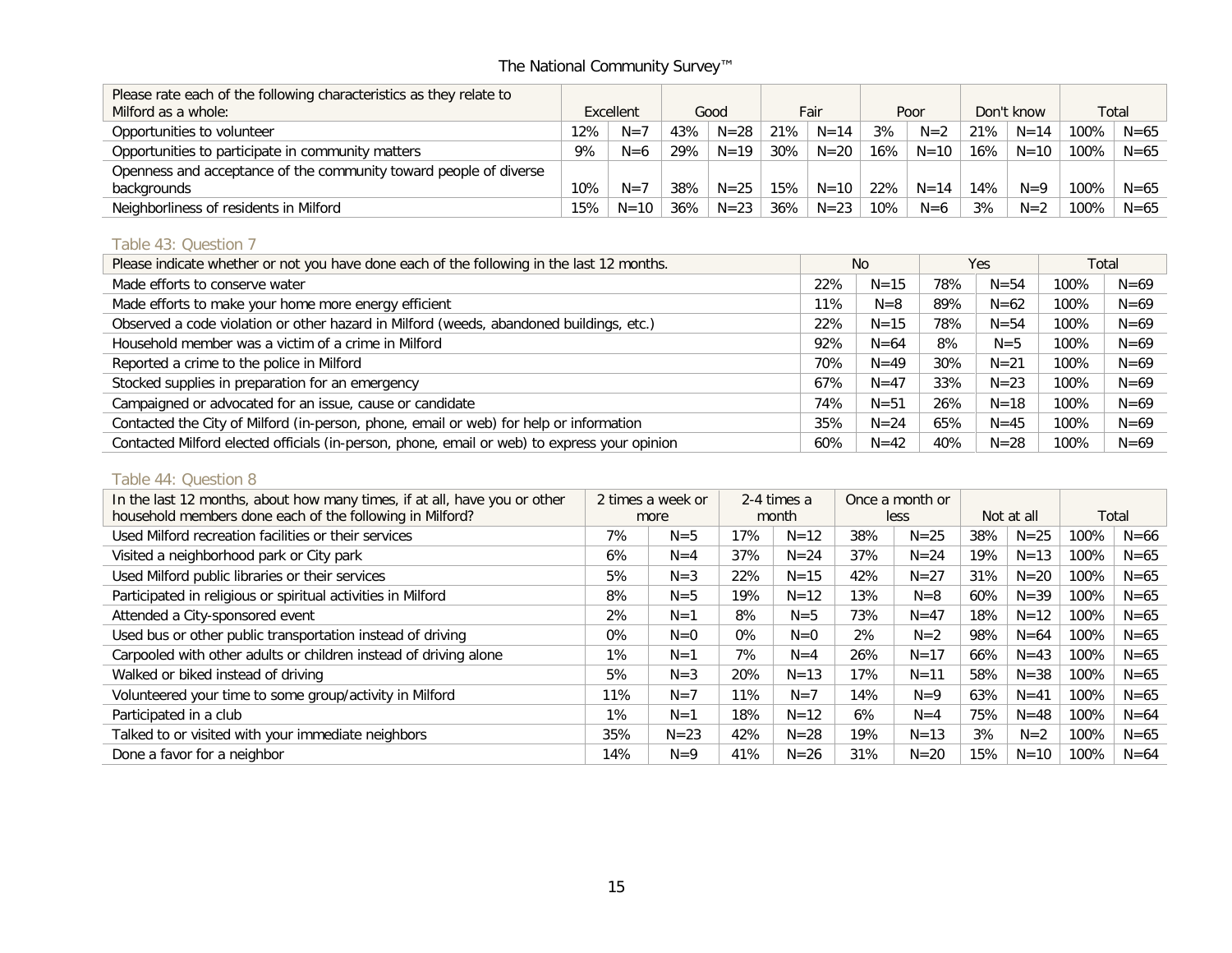# Table 45: Question 9

| Thinking about local public meetings (of local elected officials like City Council or<br>County Commissioners, advisory boards, town halls, HOA, neighborhood watch, |    |              |    |             |     |              |               |        |          |
|----------------------------------------------------------------------------------------------------------------------------------------------------------------------|----|--------------|----|-------------|-----|--------------|---------------|--------|----------|
| etc.), in the last 12 months, about how many times, if at all, have you or other                                                                                     |    | 2 times a    |    | 2-4 times a |     | Once a month |               |        |          |
| household members attended a local public meeting?                                                                                                                   |    | week or more |    | month       |     | or less      | Not at all    | Total  |          |
| Attended a local public meeting                                                                                                                                      | 0% | $N=0$        | 2% | $N=2$       | 45% | $N = 30$     | $53\%$   N=35 | 100% l | $N = 66$ |

# Table 46: Question 10

| Please rate the quality of each of the following services in Milford: |     | Excellent |     | Good     |     | Fair     |     | Poor     |     | Don't know | Total |          |
|-----------------------------------------------------------------------|-----|-----------|-----|----------|-----|----------|-----|----------|-----|------------|-------|----------|
| Police services                                                       | 41% | $N = 26$  | 32% | $N = 21$ | 9%  | $N=6$    | 0%  | $N=0$    | 18% | $N = 12$   | 100%  | $N = 65$ |
| Fire services                                                         | 33% | $N = 20$  | 35% | $N = 22$ | 4%  | $N = 3$  | 1%  | $N=0$    | 26% | $N = 16$   | 100%  | $N=61$   |
| Ambulance or emergency medical services                               | 29% | $N = 18$  | 51% | $N = 31$ | 3%  | $N=2$    | 0%  | $N=0$    | 17% | $N = 10$   | 100%  | $N=61$   |
| Crime prevention                                                      | 9%  | $N=5$     | 40% | $N = 24$ | 22% | $N=13$   | 2%  | $N=1$    | 28% | $N=17$     | 100%  | $N=61$   |
| Fire prevention and education                                         | 11% | $N=6$     | 37% | $N = 21$ | 9%  | $N=5$    | 3%  | $N=2$    | 40% | $N = 23$   | 100%  | $N = 56$ |
| Traffic enforcement                                                   | 8%  | $N = 4$   | 53% | $N = 30$ | 24% | $N=13$   | 5%  | $N=3$    | 11% | $N=6$      | 100%  | $N = 56$ |
| Street repair                                                         | 2%  | $N=1$     | 36% | $N = 20$ | 38% | $N = 21$ | 22% | $N = 12$ | 3%  | $N=2$      | 100%  | $N = 56$ |
| Street cleaning                                                       | 12% | $N=7$     | 46% | $N = 26$ | 33% | $N = 18$ | 3%  | $N=1$    | 6%  | $N = 3$    | 100%  | $N = 56$ |
| Street lighting                                                       | 8%  | $N = 4$   | 58% | $N = 32$ | 28% | $N=16$   | 6%  | $N=3$    | 1%  | $N=0$      | 100%  | $N = 56$ |
| Snow removal                                                          | 12% | $N=7$     | 56% | $N = 31$ | 16% | $N=9$    | 1%  | $N=1$    | 15% | $N=9$      | 100%  | $N = 56$ |
| Sidewalk maintenance                                                  | 2%  | $N=1$     | 25% | $N = 14$ | 32% | $N = 18$ | 30% | $N = 16$ | 11% | $N=6$      | 100%  | $N = 56$ |
| Traffic signal timing                                                 | 6%  | $N = 3$   | 46% | $N = 26$ | 20% | $N = 11$ | 25% | $N = 14$ | 2%  | $N=1$      | 100%  | $N = 55$ |
| Bus or transit services                                               | 2%  | $N=1$     | 4%  | $N=2$    | 10% | $N = 5$  | 15% | $N=8$    | 70% | $N = 39$   | 100%  | $N = 56$ |
| Garbage collection                                                    | 34% | $N = 19$  | 46% | $N = 25$ | 6%  | $N = 3$  | 5%  | $N = 3$  | 9%  | $N=5$      | 100%  | $N = 54$ |
| Recycling                                                             | 30% | $N = 17$  | 50% | $N = 28$ | 11% | $N=6$    | 1%  | $N=0$    | 9%  | $N=5$      | 100%  | $N = 56$ |
| Yard waste pick-up                                                    | 28% | $N = 16$  | 32% | $N = 18$ | 17% | $N=10$   | 3%  | $N=2$    | 19% | $N = 11$   | 100%  | $N = 56$ |
| Storm drainage                                                        | 9%  | $N=5$     | 20% | $N = 11$ | 35% | $N = 20$ | 15% | $N=9$    | 21% | $N = 12$   | 100%  | $N = 56$ |
| Drinking water                                                        | 6%  | $N = 3$   | 33% | $N = 18$ | 34% | $N = 19$ | 18% | $N = 10$ | 9%  | $N = 5$    | 100%  | $N = 56$ |
| Sewer services                                                        | 16% | $N=9$     | 48% | $N=27$   | 22% | $N = 12$ | 2%  | $N=1$    | 12% | $N=7$      | 100%  | $N = 56$ |
| Power (electric) utility                                              | 17% | $N=9$     | 60% | $N = 33$ | 13% | $N=7$    | 6%  | $N=3$    | 4%  | $N=2$      | 100%  | $N = 56$ |
| Utility billing                                                       | 12% | $N=7$     | 41% | $N = 23$ | 27% | $N = 15$ | 17% | $N=9$    | 3%  | $N=2$      | 100%  | $N = 56$ |
| City parks                                                            | 10% | $N=6$     | 49% | $N=27$   | 27% | $N = 15$ | 3%  | $N=2$    | 11% | $N=6$      | 100%  | $N = 56$ |
| Recreation programs or classes                                        | 3%  | $N=2$     | 16% | $N=9$    | 26% | $N = 14$ | 8%  | $N=4$    | 48% | $N = 27$   | 100%  | $N = 56$ |
| <b>Recreation facilities</b>                                          | 6%  | $N = 3$   | 30% | $N=17$   | 22% | $N=12$   | 7%  | $N=4$    | 35% | $N = 20$   | 100%  | $N = 56$ |
| Land use, planning and zoning                                         | 4%  | $N=2$     | 16% | $N=9$    | 18% | $N = 10$ | 25% | $N = 14$ | 36% | $N = 20$   | 100%  | $N = 56$ |
| Code enforcement (weeds, abandoned buildings, etc.)                   | 2%  | $N=1$     | 12% | $N=7$    | 27% | $N = 15$ | 38% | $N = 21$ | 21% | $N = 12$   | 100%  | $N = 56$ |
| Animal control                                                        | 5%  | $N = 3$   | 20% | $N = 11$ | 16% | $N=9$    | 17% | $N = 10$ | 42% | $N = 23$   | 100%  | $N = 56$ |
| Economic development                                                  | 4%  | $N=2$     | 21% | $N = 12$ | 13% | $N=7$    | 39% | $N = 22$ | 22% | $N = 12$   | 100%  | $N = 56$ |
| Health services                                                       | 15% | $N=9$     | 43% | $N = 24$ | 20% | $N = 11$ | 8%  | $N = 5$  | 14% | $N=8$      | 100%  | $N = 56$ |
| Public library services                                               | 47% | $N = 26$  | 27% | $N = 15$ | 2%  | $N=1$    | 6%  | $N=4$    | 18% | $N = 10$   | 100%  | $N = 56$ |
| Public information services                                           | 9%  | $N=5$     | 38% | $N = 22$ | 18% | $N = 10$ | 6%  | $N=3$    | 29% | $N = 16$   | 100%  | $N = 56$ |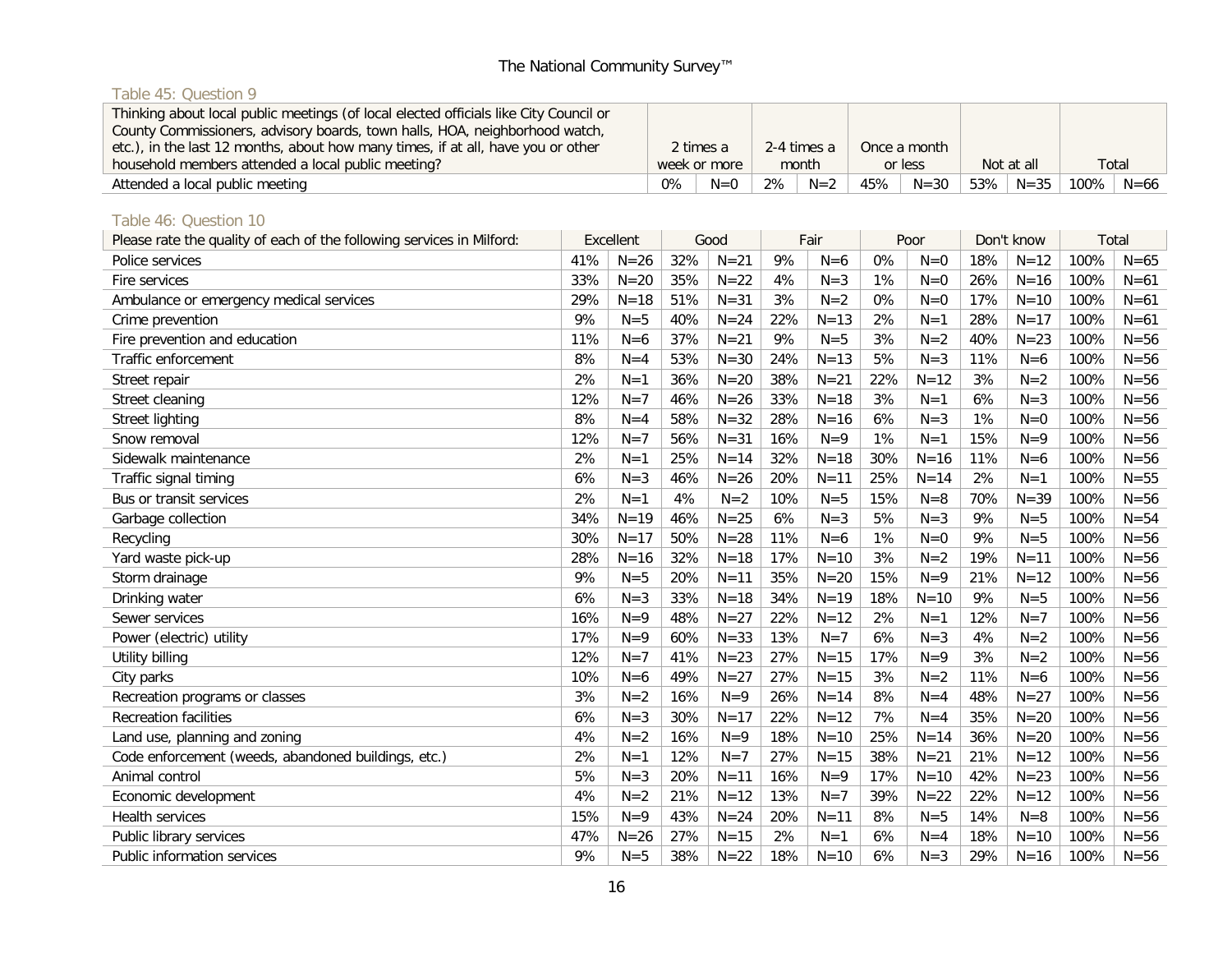| Please rate the quality of each of the following services in Milford:                                               |     | Excellent | Good |          | Fair |          |     |          | Poor |          | Don't know |          |  | Total |
|---------------------------------------------------------------------------------------------------------------------|-----|-----------|------|----------|------|----------|-----|----------|------|----------|------------|----------|--|-------|
| Cable television                                                                                                    | 6%  | $N = 3$   | 29%  | $N = 16$ | 20%  | $N = 11$ | 22% | $N = 12$ | 22%  | $N = 12$ | 100%       | $N = 55$ |  |       |
| Emergency preparedness (services that prepare the community for<br>natural disasters or other emergency situations) | 13% | $N=7$     | 32%  | $N = 18$ | 12%  | $N=7$    | 1%  | $N=1$    | 42%  | $N = 24$ | 100%       | $N = 56$ |  |       |
| Preservation of natural areas such as open space, farmlands and<br>greenbelts                                       | 8%  | $N = 4$   | 39%  | $N = 22$ | 13%  | $N=7$    | 16% | $N=9$    | 25%  | $N = 14$ | 100%       | $N = 56$ |  |       |
| Milford open space                                                                                                  | 4%  | $N=2$     | 36%  | $N = 20$ | 27%  | $N = 15$ | 14% | $N = 8$  | 19%  | $N = 11$ | 100%       | $N = 56$ |  |       |
| City-sponsored special events                                                                                       | 16% | $N=9$     | 44%  | $N = 24$ | 17%  | $N=9$    | 13% | $N=7$    | 11%  | $N=6$    | 100%       | $N = 55$ |  |       |
| Overall customer service by Milford employees (police, receptionists,<br>planners, etc.)                            | 26% | $N = 14$  | 53%  | $N = 29$ | 10%  | $N = 5$  | 3%  | $N=2$    | 9%   | $N = 5$  | 100%       | $N = 55$ |  |       |

## Table 47: Question 11

| Overall, how would you rate the quality of the services provided by each<br>of the following? | Excellent |         |     | Good     | Fair |          | Poor |          | Don't know |          | Total |          |
|-----------------------------------------------------------------------------------------------|-----------|---------|-----|----------|------|----------|------|----------|------------|----------|-------|----------|
| The City of Milford                                                                           | 11%       | $N =$   | 53% | $N = 32$ | 25%  | $N = 15$ | 3%   | $N=2$    | 9%         | $N = 5$  | 100%  | $N = 60$ |
| The Federal Government                                                                        | 5%        | $N = 3$ | 21% | $N = 12$ | 27%  | $N = 16$ | 26%  | $N = 15$ | 21%        | $N = 12$ | 100%  | $N = 57$ |

#### Table 48: Question 12

| Please rate the following categories of Milford government performance: | Excellent |         | Good |          | Fair |          | Poor |          |     | Don't know | Total |          |
|-------------------------------------------------------------------------|-----------|---------|------|----------|------|----------|------|----------|-----|------------|-------|----------|
| The value of services for the taxes paid to Milford                     | 13%       | $N=7$   | 26%  | $N = 14$ | 41%  | $N = 21$ | 11%  | $N=6$    | 9%  | $N = 5$    | 100%  | $N = 52$ |
| The overall direction that Milford is taking                            | 5%        | $N = 3$ | 31%  | $N = 16$ | 32%  | $N = 16$ | 21%  | $N = 11$ | 11% | $N = 5$    | 100%  | $N = 52$ |
| The job Milford government does at welcoming resident involvement       | 6%        | $N = 3$ | 15%  | $N = 8$  | 26%  | $N = 14$ | 27%  | $N = 14$ | 26% | $N = 13$   | 100%  | $N = 52$ |
| Overall confidence in Milford government                                | 6%        | $N = 3$ | 17%  | $N=9$    | 37%  | $N = 19$ | 24%  | $N = 13$ | 16% | $N = 8$    | 100%  | $N = 52$ |
| Generally acting in the best interest of the community                  | 6%        | $N = 3$ | 30%  | $N = 15$ | 26%  | $N = 13$ | 22%  | $N = 11$ | 16% | $N=9$      | 100%  | $N = 52$ |
| Being honest                                                            | 7%        | $N = 4$ | 27%  | $N = 14$ | 20%  | $N = 10$ | 23%  | $N = 12$ | 24% | $N = 12$   | 100%  | $N = 52$ |
| Treating all residents fairly                                           | 8%        | $N = 4$ | 31%  | $N = 16$ | 19%  | $N = 10$ | 19%  | $N = 10$ | 23% | $N = 12$   | 100%  | $N = 52$ |

# Table 49: Question 13

| Please rate how important, if at all, you think it is for the Milford community to |     |           | <b>Verv</b> |           | Somewhat |           |       | Not at all |      |          |
|------------------------------------------------------------------------------------|-----|-----------|-------------|-----------|----------|-----------|-------|------------|------|----------|
| focus on each of the following in the coming two years:                            |     | Essential |             | important |          | important |       | important  |      | Total    |
| Overall feeling of safety in Milford                                               | 66% | $N = 36$  | 31%         | $N = 17$  | 3%       | $N=2$     | $0\%$ | $N=0$      | 100% | $N = 54$ |
| Overall ease of getting to the places you usually have to visit                    | 26% | $N = 13$  | 56%         | $N = 29$  | 10%      | $N = 5$   | 9%    | $N = 5$    | 100% | $N = 52$ |
| Quality of overall natural environment in Milford                                  | 28% | $N = 15$  | 53%         | $N = 27$  | 19%      | $N = 10$  | $0\%$ | $N=0$      | 100% | $N = 52$ |
| Overall "built environment" of Milford (including overall design, buildings, parks |     |           |             |           |          |           |       |            |      |          |
| and transportation systems)                                                        | 40% | $N = 21$  | 37%         | $N = 19$  | 21%      | $N = 11$  | 2%    | N=1        | 100% | $N = 52$ |
| Health and wellness opportunities in Milford                                       | 37% | $N = 19$  | 36%         | $N = 19$  | 25%      | $N = 13$  | 2%    | N=1        | 100% | $N = 52$ |
| Overall opportunities for education and enrichment                                 | 49% | $N = 25$  | 32%         | $N = 17$  | 17%      | $N=9$     | 2%    | $N = 1$    | 100% | $N = 52$ |
| Overall economic health of Milford                                                 | 56% | $N = 29$  | 33%         | $N = 17$  | 11%      | $N=6$     | $0\%$ | $N=0$      | 100% | $N = 52$ |
| Sense of community                                                                 | 35% | $N = 18$  | 51%         | $N = 27$  | 13%      | $N=7$     | $0\%$ | $N=0$      | 100% | $N = 52$ |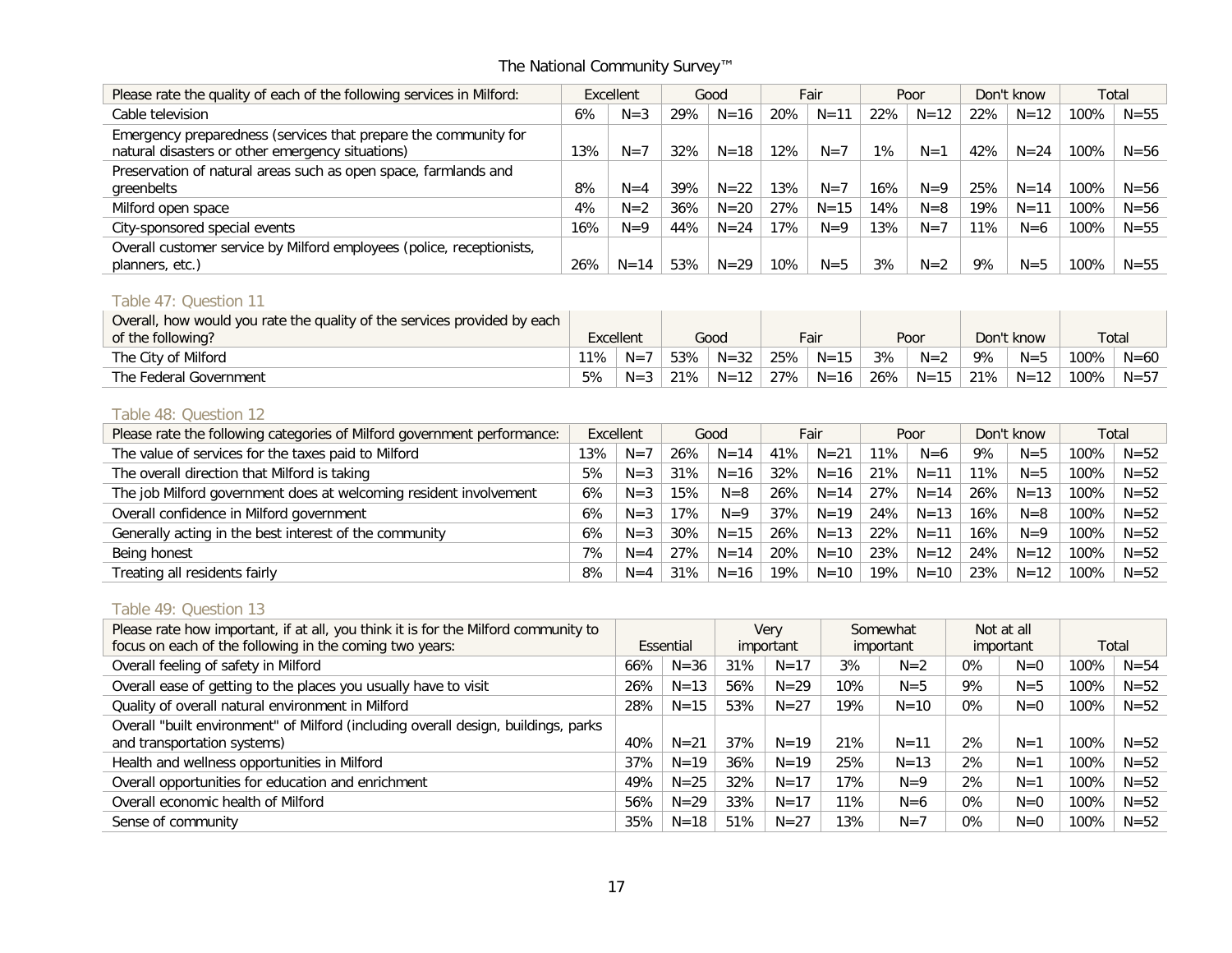## Table 50: Question 14

| Please rate how important, if at all, it is for the City of Milford to prioritize each of<br>the following potential focus areas over the next five years:                       |     | Essential |     | Verv<br>important |     | Somewhat<br>important |       | Not at all<br>important |      | Total    |
|----------------------------------------------------------------------------------------------------------------------------------------------------------------------------------|-----|-----------|-----|-------------------|-----|-----------------------|-------|-------------------------|------|----------|
| Economic Development (e.g., support for retaining/expanding businesses,<br>attracting new businesses, workforce development, etc.)                                               | 62% | $N = 33$  | 35% | $N = 19$          | 3%  | $N=2$                 | 0%    | $N=0$                   | 100% | $N = 53$ |
| Utilities and Environment (e.g., ensuring reliable, sufficient safe water and electric<br>resources, efficient utility use and implementing sustainable practices)               | 65% | $N = 33$  | 28% | $N = 14$          | 7%  | $N = 4$               | $0\%$ | $N=0$                   | 100% | $N = 51$ |
| Neighborhoods (e.g., promoting strong neighborhoods, neighborhood connectivity<br>to the community as a whole, supply of quality housing for all socio-economic<br>groups, etc.) | 35% | $N = 18$  | 53% | $N = 27$          | 12% | $N=6$                 | $0\%$ | $N=0$                   | 100% | $N = 51$ |
| Safety (ensuring the police force is well-trained and has the necessary equipment,<br>staff, resources and facilities)                                                           | 85% | $N = 43$  | 11% | $N=6$             | 3%  | $N=2$                 | $0\%$ | $N=0$                   | 100% | $N = 51$ |
| Parks & Recreation (providing recreational programs for all ages, maintaining and<br>developing parks and amenities like the Mispillion Riverwalk, etc.)                         | 37% | $N = 18$  | 51% | $N = 25$          | 13% | $N=6$                 | $0\%$ | $N=0$                   | 100% | $N = 50$ |

# Table 51: Question 15

| How much do you support or oppose additional financial resources for<br>each of the following focus areas?                                                                       |     | Strongly<br>support |     | Somewhat<br>support |       | Somewhat<br>oppose | Strongly<br>oppose |       | Don't<br>know |       | Total |          |
|----------------------------------------------------------------------------------------------------------------------------------------------------------------------------------|-----|---------------------|-----|---------------------|-------|--------------------|--------------------|-------|---------------|-------|-------|----------|
| Economic Development (e.g., support for retaining/expanding<br>businesses, attracting new businesses, workforce development, etc.)                                               | 55% | $N = 28$            | 27% | $N = 13$            | 15%   | $N=7$              | 2%                 | $N=1$ | 0%            | $N=0$ | 100%  | $N = 50$ |
| Utilities and Environment (e.g., ensuring reliable, sufficient safe water<br>and electric resources, efficient utility use and implementing<br>sustainable practices)            | 66% | $N = 33$            | 22% | $N = 11$            | 9%    | $N = 4$            | 2%                 | $N=1$ | 0%            | $N=0$ | 100%  | $N = 50$ |
| Neighborhoods (e.g., promoting strong neighborhoods, neighborhood<br>connectivity to the community as a whole, supply of quality housing<br>for all socio-economic groups, etc.) | 41% | $N = 20$            | 48% | $N = 24$            | 7%    | $N = 3$            | 2%                 | $N=1$ | $1\%$         | $N=1$ | 100%  | $N = 49$ |
| Safety (ensuring the police force is well-trained and has the necessary<br>equipment, staff, resources and facilities)                                                           | 87% | $N = 43$            | 11% | $N = 5$             | $0\%$ | $N=0$              | 2%                 | $N=1$ | 0%            | $N=0$ | 100%  | $N = 50$ |
| Parks & Recreation (providing recreational programs for all ages,<br>maintaining and developing parks and amenities like the Mispillion<br>Riverwalk, etc.)                      | 66% | $N = 32$            | 28% | $N = 14$            | 3%    | $N=2$              | 1%                 | $N=1$ | 1%            | $N=1$ | 100%  | $N = 49$ |

## Table 52: Question 16

| Many Milford businesses stay open for expanded hours on the 3rd Thursday of each month. Please select the option that comes closest to your |         |          |
|---------------------------------------------------------------------------------------------------------------------------------------------|---------|----------|
| level of participation in 3rd Thursday events and activities in Downtown Milford in the last 12 months.                                     | Percent | Number   |
| I am not aware of 3rd Thursday                                                                                                              | 24%     | $N = 13$ |
| I have heard of 3rd Thursday but have not attended                                                                                          | 38%     | $N = 20$ |
| I have attended 3rd Thursday activities once or twice                                                                                       | 15%     | $N = 8$  |
| I have attended 3rd Thursday activities three times or more                                                                                 | 23%     | $N = 12$ |
| Total                                                                                                                                       | 100%    | $N = 52$ |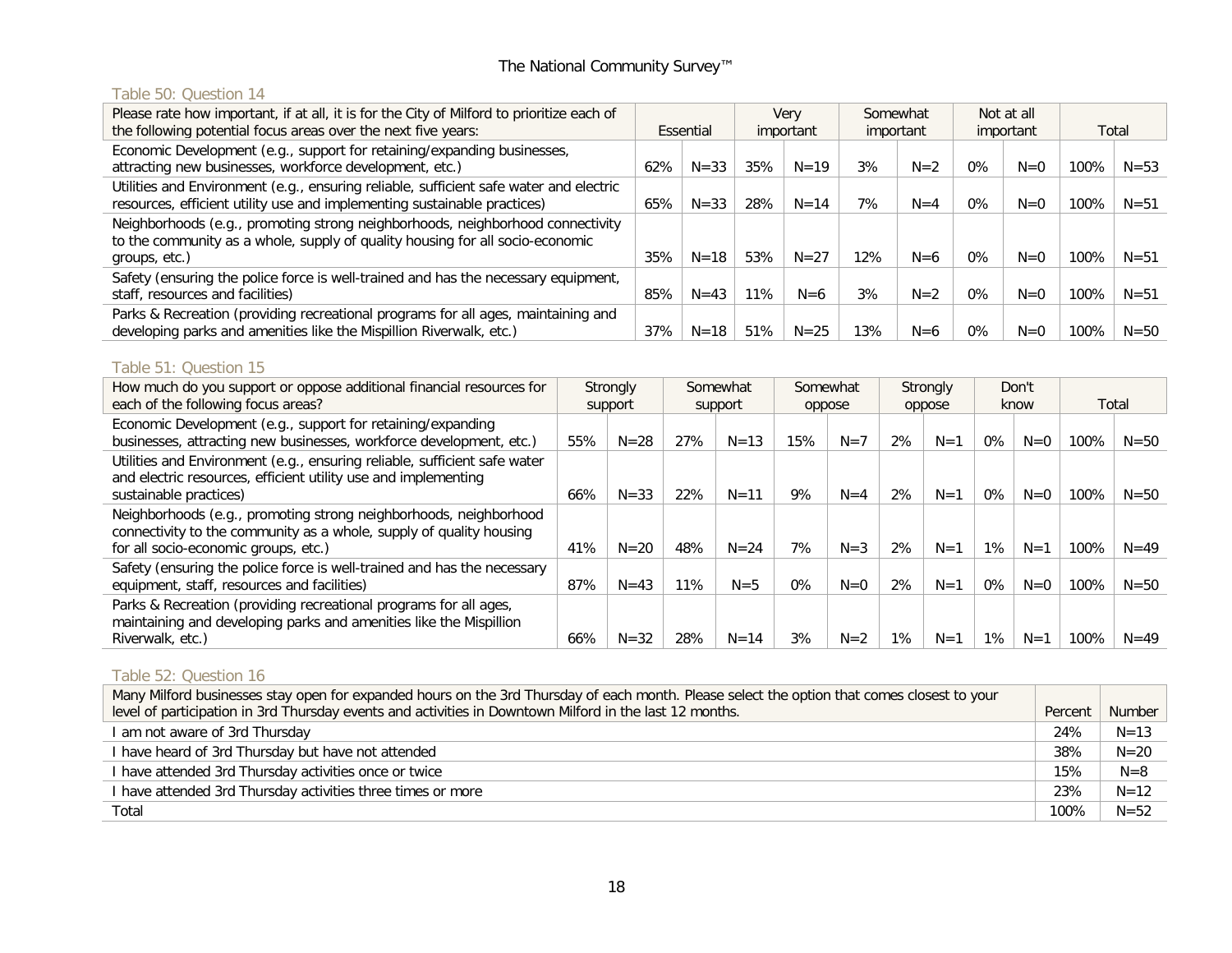# Table 53: Question 17

| Please select the option that best describes you:                             | Percent | Number   |
|-------------------------------------------------------------------------------|---------|----------|
| I have used the 3rd Thursday discount shopping button                         | 3%      | $N=2$    |
| I am aware of the 3rd Thursday discount shopping button, but have not used it | 41%     | $N = 20$ |
| I am not aware of the 3rd Thursday discount shopping button                   | 56%     | $N = 28$ |
| Total                                                                         | 100%    | $N = 49$ |

# Table 54: Question 18

| Downtown Milford businesses could consider expanding their normal     |             |          |     |          |          |          |     |               |       |       |       |          |
|-----------------------------------------------------------------------|-------------|----------|-----|----------|----------|----------|-----|---------------|-------|-------|-------|----------|
| hours (most businesses are currently open on weekdays with limited    |             |          |     |          |          |          |     |               |       |       |       |          |
| evening and/or weekend hours). How likely, if at all, would you be to |             |          |     | Somewhat |          | Somewhat |     |               |       | Don't |       |          |
| frequent Downtown Milford businesses at the following times?          | Very likely |          |     | likely   | unlikely |          |     | Very unlikely |       | know  | Total |          |
| Friday evenings                                                       | 45%         | $N = 22$ | 21% | $N = 10$ | 13%      | $N=7$    | 19% | $N = 10$      | $1\%$ | $N=0$ | 100%  | $N = 49$ |
| Mondays during the day                                                | 21%         | $N = 11$ | 30% | $N = 15$ | $12\%$   | $N=6$    | 35% | $N = 17$      | $1\%$ | $N=0$ | 100%  | $N = 49$ |
| Saturday afternoons or evenings                                       | 43%         | $N = 23$ | 35% | $N = 19$ | 11%      | $N=6$    | 10% | $N = 5$       | $1\%$ | $N=0$ | 100%  | $N = 55$ |
| Sunday afternoons or evenings                                         | 23%         | $N = 13$ | 38% | $N = 21$ | 17%      | $N=9$    | 21% | $N = 11$      | 1%    | $N=0$ | 100%  | $N = 55$ |

## Table 55: Question D1

| How often, if at all, do you do each of the following, considering all of |              |         |     |          |       |           |     |          |     |          |       |          |
|---------------------------------------------------------------------------|--------------|---------|-----|----------|-------|-----------|-----|----------|-----|----------|-------|----------|
| the times you could?                                                      | <b>Never</b> |         |     | Rarely   |       | Sometimes |     | Usually  |     | Always   | Total |          |
| Recycle at home                                                           | 0%           | $N=0$   | 1%  | $N=0$    | $0\%$ | $N=0$     | 12% | $N=7$    | 87% | $N = 50$ | 100%  | $N = 58$ |
| Purchase goods or services from a business located in Milford             | $0\%$        | $N=0$   | 1%  | $N=0$    | 27%   | $N = 16$  | 60% | $N = 34$ | 13% | $N=7$    | 100%  | $N = 58$ |
| Eat at least 5 portions of fruits and vegetables a day                    | 10%          | $N=6$   | 11% | $N=7$    | 30%   | $N = 17$  | 40% | $N = 23$ | 8%  | $N = 5$  | 100%  | $N = 58$ |
| Participate in moderate or vigorous physical activity                     | 4%           | $N = 3$ | 21% | $N = 12$ | 31%   | $N = 18$  | 37% | $N = 21$ | 7%  | $N = 4$  | 100%  | $N = 58$ |
| Read or watch local news (via television, paper, computer, etc.)          | 2%           | $N=1$   | 6%  | $N = 4$  | 22%   | $N = 13$  | 24% | $N = 14$ | 46% | $N = 26$ | 100%  | $N = 58$ |
| Vote in local elections                                                   | 6%           | $N = 3$ | 0%  | $N=0$    | 7%    | $N = 4$   | 21% | $N = 12$ | 65% | $N = 37$ | 100%  | $N = 57$ |

# Table 56: Question D2

| Would you say that in general your health is: | Percent | <b>Number</b> |
|-----------------------------------------------|---------|---------------|
| Excellent                                     | 9%      | $N=5$         |
| Very good                                     | 52%     | $N = 29$      |
| Good                                          | 33%     | $N = 19$      |
| Fair                                          | 4%      | $N=2$         |
| Poor                                          | 2%      | $N=1$         |
| Total                                         | 100%    | $N = 56$      |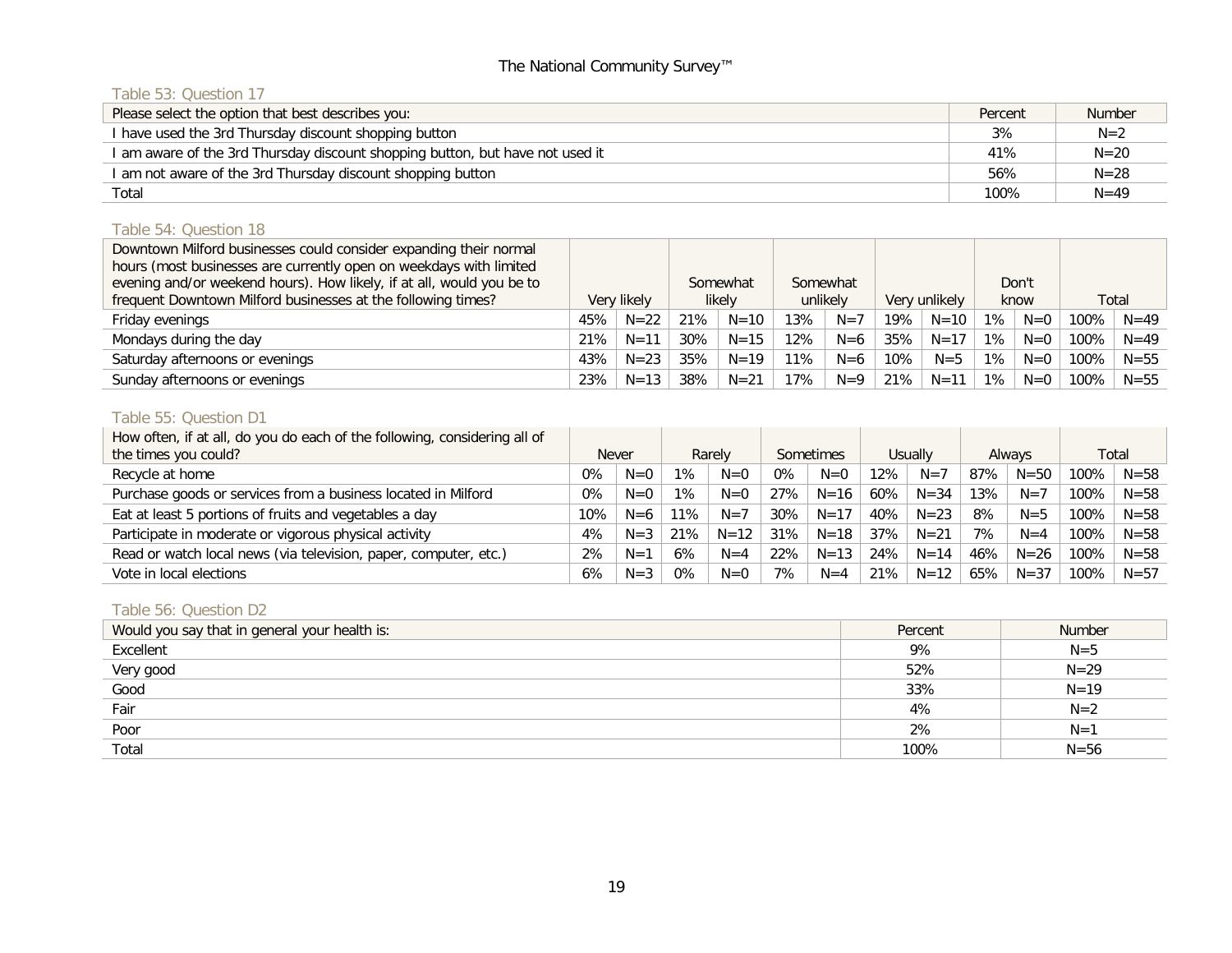# Table 57: Question D3

| What impact, if any, do you think the economy will have on your family income in the next 6 months? Do you think the impact will be: | Percent | <b>Number</b> |
|--------------------------------------------------------------------------------------------------------------------------------------|---------|---------------|
| Very positive                                                                                                                        | 8%      | $N = 5$       |
| Somewhat positive                                                                                                                    | 18%     | $N = 10$      |
| Neutral                                                                                                                              | 47%     | $N = 25$      |
| Somewhat negative                                                                                                                    | 17%     | $N=9$         |
| Very negative                                                                                                                        | 10%     | $N=5$         |
| Total                                                                                                                                | 100%    | $N = 54$      |

#### Table 58: Question D4

| What is your employment status?       | Percent | <b>Number</b> |
|---------------------------------------|---------|---------------|
| Working full time for pay             | 54%     | $N = 31$      |
| Working part time for pay             | 19%     | $N = 11$      |
| Unemployed, looking for paid work     | 2%      | $N=1$         |
| Unemployed, not looking for paid work | 0%      | $N=0$         |
| Fully retired                         | 26%     | $N = 15$      |
| Total                                 | 100%    | $N = 58$      |

# Table 59: Question D5

| Do you work inside the boundaries of Milford? | Percent | <b>Number</b> |
|-----------------------------------------------|---------|---------------|
| Yes, outside the home                         | 21%     | $N = 12$      |
| Yes, from home                                | 7%      | $N = 4$       |
| No                                            | 72%     | $N = 40$      |
| Total                                         | 100%    | $N = 56$      |

# Table 60: Question D6

| How many years have you lived in Milford? | Percent | <b>Number</b> |
|-------------------------------------------|---------|---------------|
| Less than 2 years                         | 19%     | $N = 11$      |
| 2 to 5 years                              | 10%     | $N=6$         |
| 6 to 10 years                             | 22%     | $N = 12$      |
| 11 to 20 years                            | 25%     | $N = 14$      |
| More than 20 years                        | 25%     | $N = 14$      |
| Total                                     | 100%    | $N = 58$      |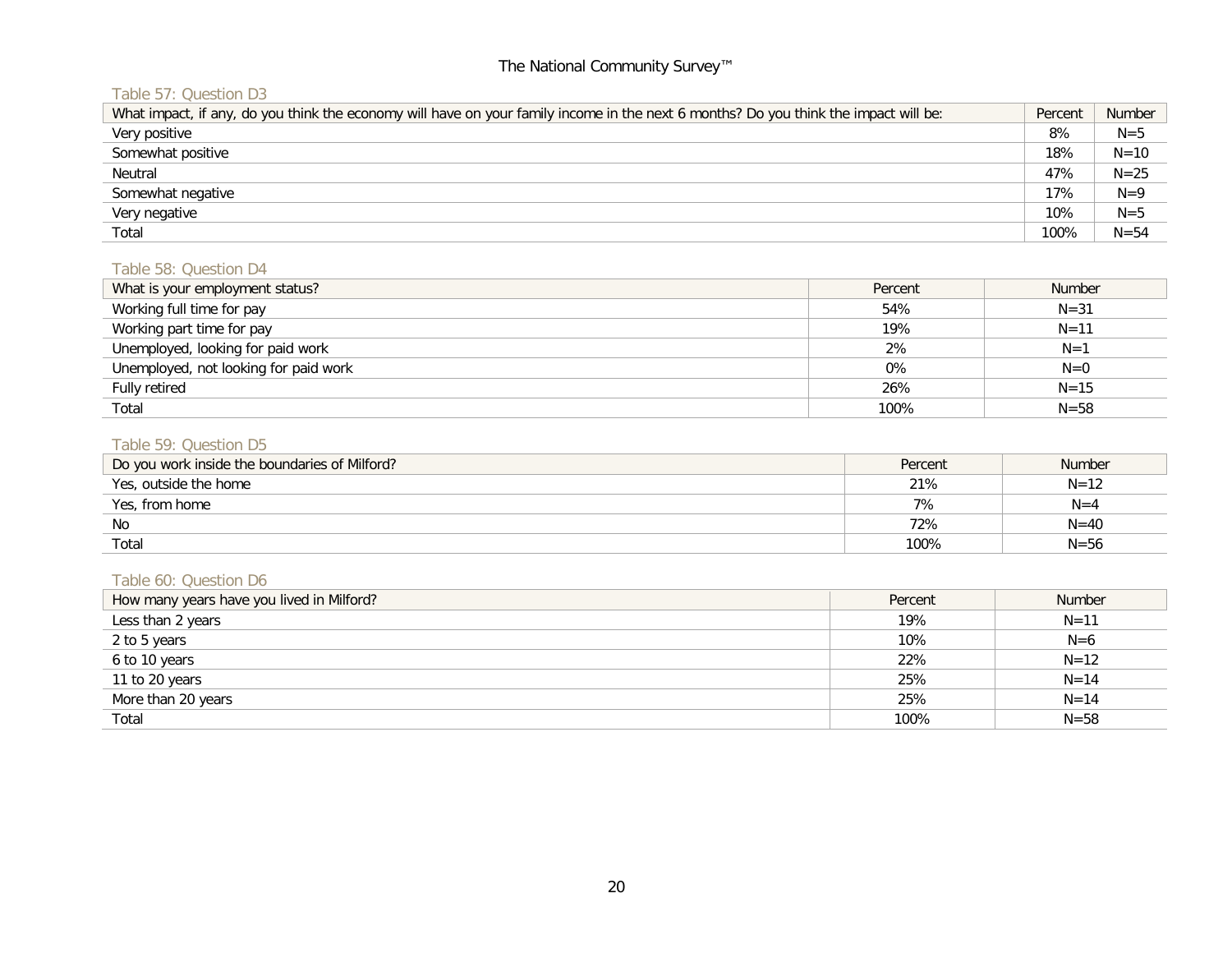# Table 61: Question D7

| Which best describes the building you live in?                               | Percent | <b>Number</b> |
|------------------------------------------------------------------------------|---------|---------------|
| One family house detached from any other houses                              | 78%     | $N = 45$      |
| Building with two or more homes (duplex, townhome, apartment or condominium) | 20%     | $N = 12$      |
| Mobile home                                                                  | 0%      | $N=0$         |
| Other                                                                        | 2%      | $N=1$         |
| Total                                                                        | 100%    | $N = 58$      |

# Table 62: Question D8

| Is this house, apartment or mobile home | Percent | <b>Number</b> |
|-----------------------------------------|---------|---------------|
| Rented                                  | 19%     | $N = 11$      |
| Owned                                   | 81%     | $N = 45$      |
| Total                                   | 100%    | $N = 56$      |

## Table 63: Question D9

| About how much is your monthly housing cost for the place you live (including rent, mortgage payment, property tax, property insurance and |         |          |
|--------------------------------------------------------------------------------------------------------------------------------------------|---------|----------|
| homeowners' association (HOA) fees)?                                                                                                       | Percent | Number   |
| Less than \$300 per month                                                                                                                  | 10%     | $N=6$    |
| \$300 to \$599 per month                                                                                                                   | 8%      | $N = 5$  |
| \$600 to \$999 per month                                                                                                                   | 25%     | $N = 14$ |
| \$1,000 to \$1,499 per month                                                                                                               | 27%     | $N = 15$ |
| \$1,500 to \$2,499 per month                                                                                                               | 25%     | $N = 14$ |
| \$2,500 or more per month                                                                                                                  | 4%      | $N=2$    |
| Total                                                                                                                                      | 100%    | $N = 55$ |

# Table 64: Question D10

| Do any children 17 or under live in your household? | Percent | Number   |
|-----------------------------------------------------|---------|----------|
| No                                                  | 64%     | $N = 33$ |
| Yes                                                 | 36%     | $N = 16$ |
| Total                                               | 100%    | $N = 5$  |

#### Table 65: Question D11

| Are you or any other members of your household aged 65 or older? | Percent | <b>Number</b> |
|------------------------------------------------------------------|---------|---------------|
| No                                                               | 60%     | $N = 34$      |
| Yes                                                              | 40%     | $N = 23$      |
| Total                                                            | 100%    | $N = 58$      |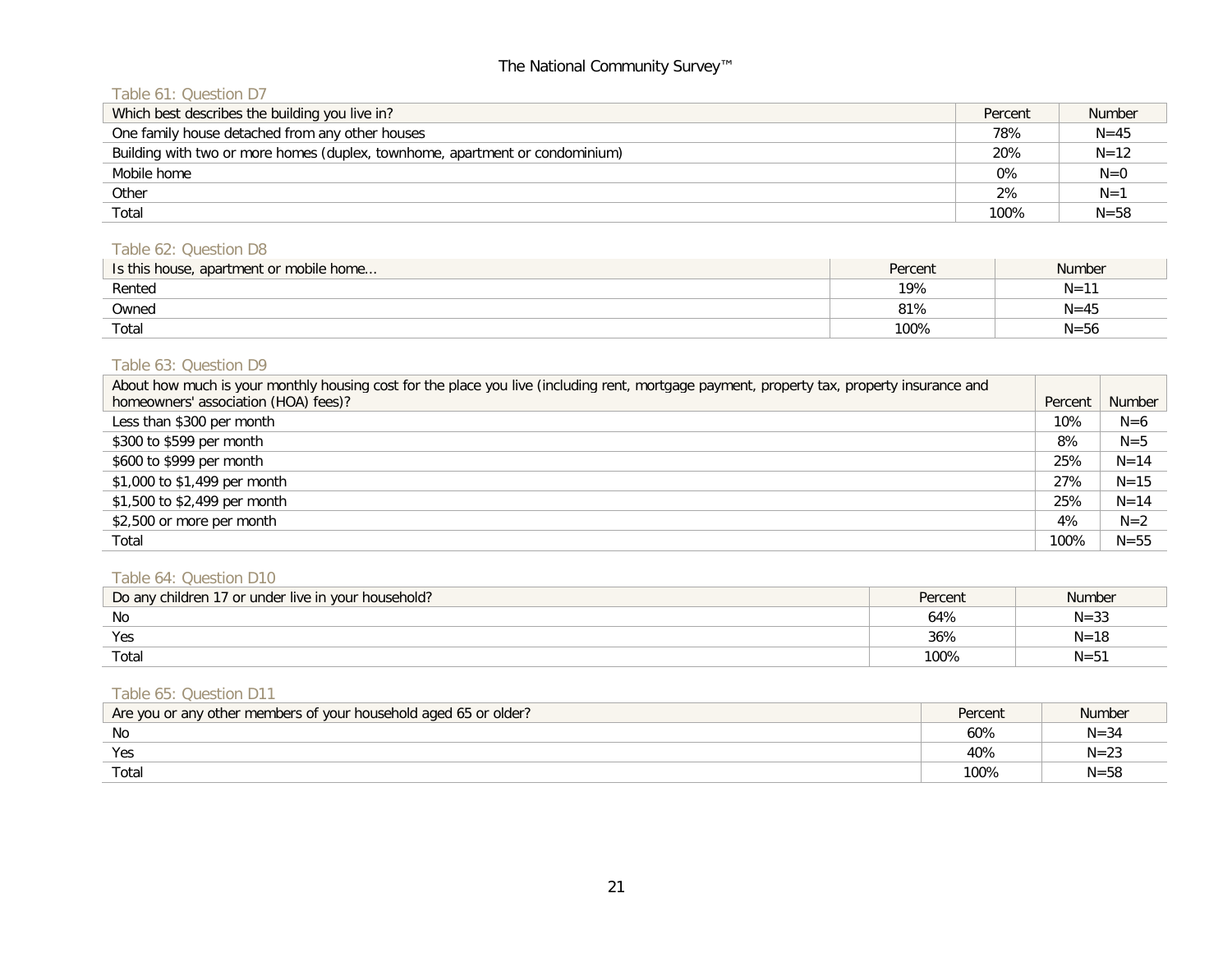# Table 66: Question D12

| How much do you anticipate your household's total income before taxes will be for the current year? (Please include in your total income money |         |          |
|------------------------------------------------------------------------------------------------------------------------------------------------|---------|----------|
| from all sources for all persons living in your household.)                                                                                    | Percent | Number   |
| Less than \$25,000                                                                                                                             | 10%     | $N=5$    |
| \$25,000 to \$49,999                                                                                                                           | 27%     | $N = 16$ |
| \$50,000 to \$99,999                                                                                                                           | 36%     | $N = 21$ |
| \$100,000 to \$149,999                                                                                                                         | 22%     | $N = 12$ |
| \$150,000 or more                                                                                                                              | 6%      | $N = 3$  |
| Total                                                                                                                                          | 100%    | $N = 57$ |

#### Table 67: Question D13

| Are you Spanish, Hispanic or Latino?                     | Percent | Number   |
|----------------------------------------------------------|---------|----------|
| No, not Spanish, Hispanic or Latino                      | 91%     | $N = 52$ |
| Yes, I consider myself to be Spanish, Hispanic or Latino | 9%      | $N = 5$  |
| Total                                                    | 100%    | $N = 58$ |

# Table 68: Question D14

| What is your race? (Mark one or more races to indicate what race(s) you consider yourself to be.) | Percent | <b>Number</b> |
|---------------------------------------------------------------------------------------------------|---------|---------------|
| American Indian or Alaskan Native                                                                 | 0%      | $N=0$         |
| Asian, Asian Indian or Pacific Islander                                                           | 0%      | $N=0$         |
| Black or African American                                                                         | 4%      | $N=2$         |
| White                                                                                             | 88%     | $N = 50$      |
| Other                                                                                             | 9%      | $N = 5$       |

Total may exceed 100% as respondents could select more than one option.

#### Table 69: Question D15

| In which category is your age? | Percent | Number   |
|--------------------------------|---------|----------|
| 18 to 24 years                 | 0%      | $N=0$    |
| 25 to 34 years                 | 15%     | $N = 11$ |
| 35 to 44 years                 | 21%     | $N = 15$ |
| 45 to 54 years                 | 14%     | $N = 10$ |
| 55 to 64 years                 | 21%     | $N = 15$ |
| 65 to 74 years                 | 26%     | $N = 19$ |
| 75 years or older              | 3%      | $N=3$    |
| Total                          | 100%    | $N = 74$ |